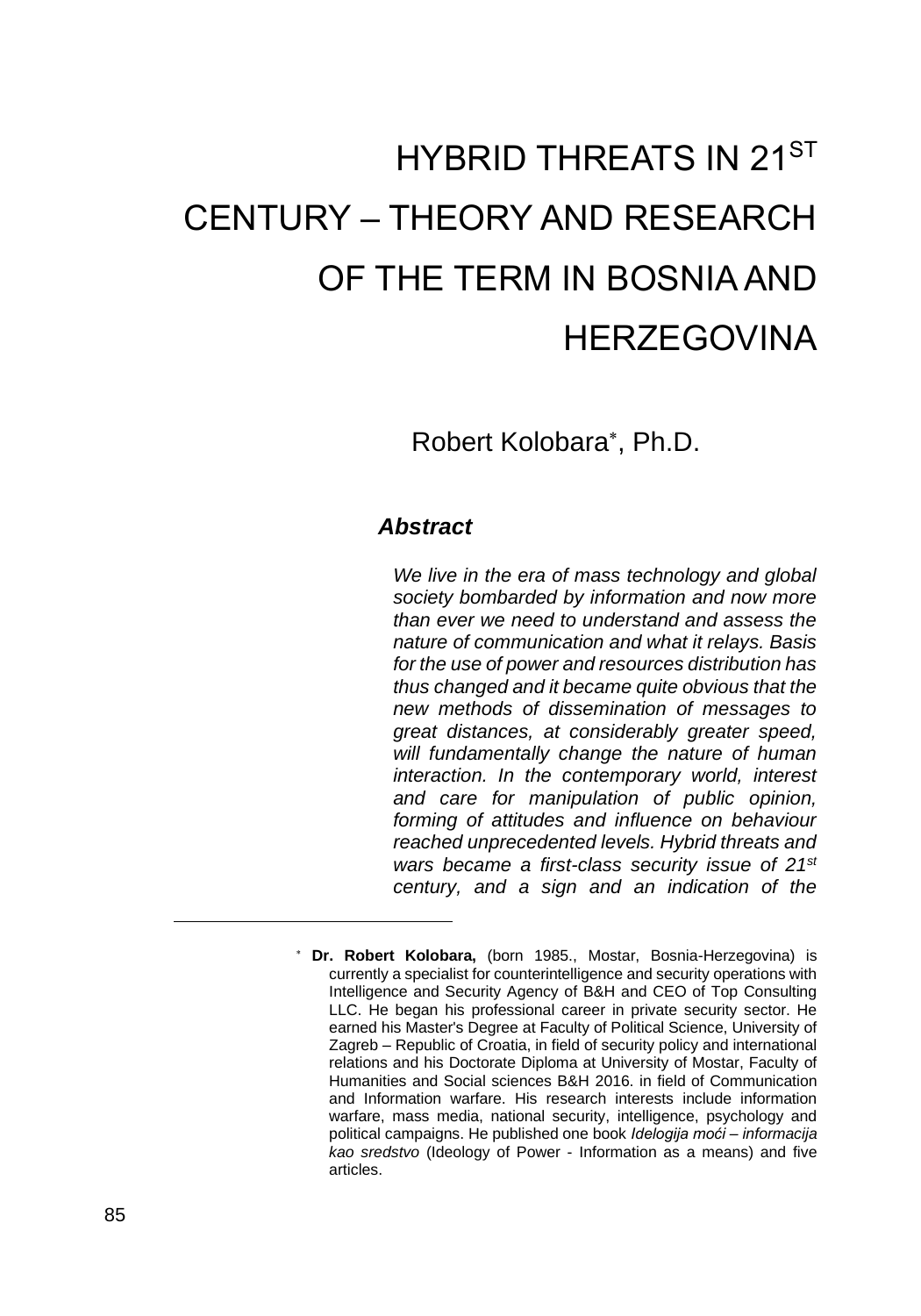*security in the future. This work deals with theory and research of the term hybrid warfare and threats in Bosnia and Herzegovina through a sociological field survey of the population aiming to inductively establish the level of public knowledge on it.* 

#### *Key words*

*Hybrid threats, hybrid warfare, information operations, security* 

#### *Introduction*

Barnett highlights that during the Cold War, security to the USA and the USSR meant national security from the military and ideological threat by one against the other, while the basic strategy for achieving the security was building and maintaining superiority. In that context, Giacomo Luciani claims that the national security was most commonly defined as the ability to withstand aggression from abroad. Mutimer states that claiming something is a security issue means claiming that it represents the most serious threat possible, existential threat, and if such threat is accepted, it will result in serious political consequences. In the post-Cold War context, perhaps the best definition of security was given by Soroos, who defined security as "people's conviction that they will continue enjoying the things of utmost importance for their survival and well-being" (Soroos, 1997, p. 236). Definition of national security according to the last-century discourse was put into question by the new "contemporary" security reference concepts. According to the "new" national security culture of 21st century, the first three positions of the presentday global security threats are taken by the phenomena such as terrorism, hybrid warfare and, what we would call, the state of a failed state. Also, the very current economic issue of sustainable development, having considerable consequences for the national security too, is introduced to the discourse.

Christoper Dent explain how, in the post-Cold War context, (economic) security is focused on the shift from geopolitics to geoeconomics, from the military powers to the economic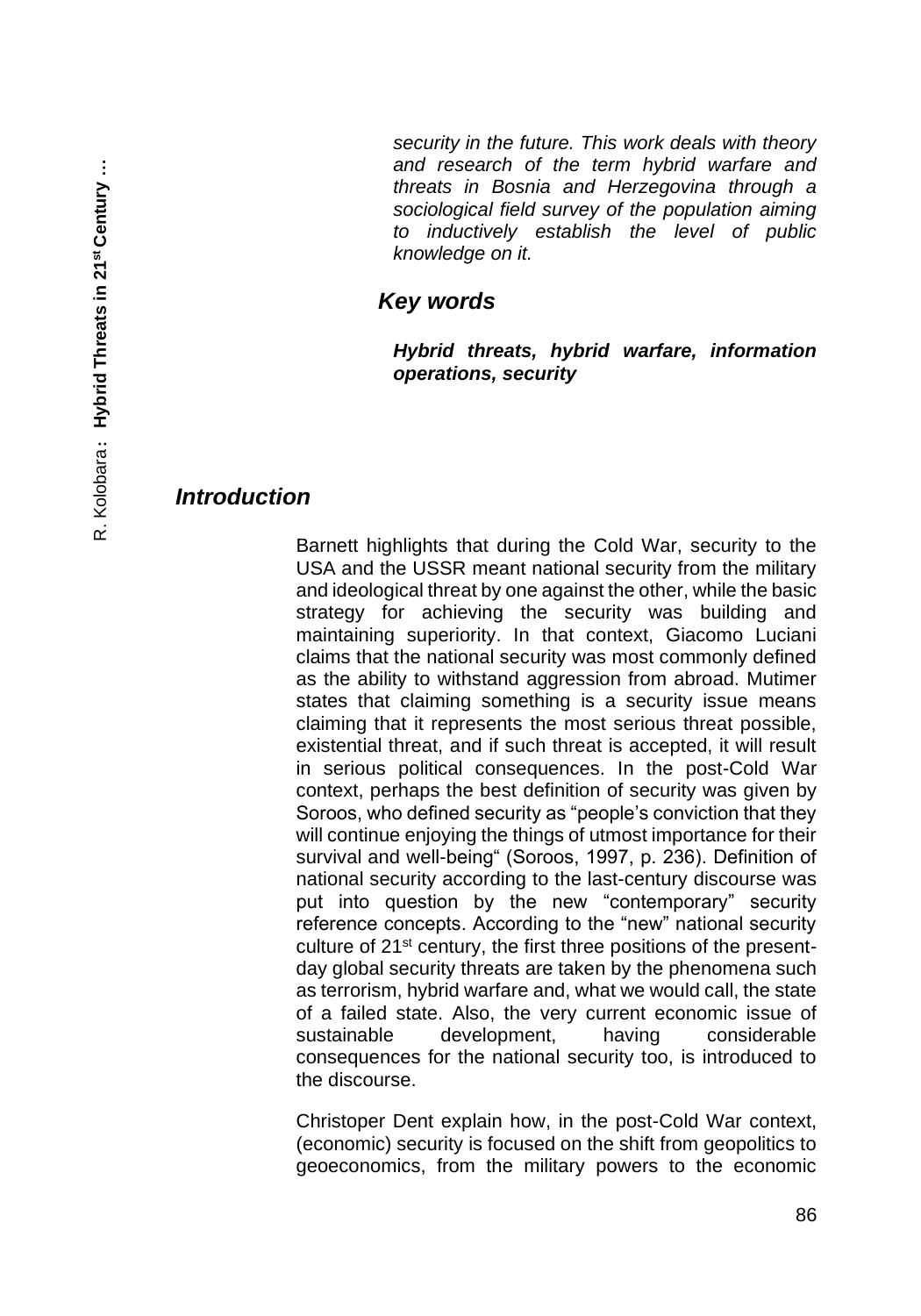super -powers, and eventually, from the political -ideological competition to economic competition. Stremlau observed on

time: *"*we are entering an era when foreign policy and national security will increasingly revolve around our commercial interests, and when economic diplomacy will be essential to resolving the great issues of our age" (Stremlau, 1994, p.18).

Many believe that in the information era, economics and politics are no longer organised in a big, bureaucratic hierarchy, but as a loosely structured horizontal network. Basis for the use of power and resources distribution has thus changed and it became quite obvious that the new methods of dissemination of messages to great distances, at considerably greater speed, will fundamentally change the nature of human interaction.

Two important events marked 2014 as a turning point in the history of international security: Russian interference in the Ukrainian crisis and the rise of the Islamic State in Syria and Iraq. The biggest focal trait and common point of these unrelated events is not necessarily the relative success of political actors (Russia and the Islamic State) in conquering territories, but their success in using the information space through the effective use of new communication opportunities (Friedman, Ofer; Kabernik, Vitaly and Pearce, James C., 2019, p. 1). The Information Revolution, taking place over the last two decades, has finally manifested itself in a way that political actors conduct, interpret and perceive conflicts. The concept of hybrid warfare was one of the first attempts by the professional community to address this rapidly changing character of conflicts, where smart use of new technologies to influence the hearts and minds of the targeted public offers considerably better results than the real action, Friedman said.

Russian strategists and political scientists emphasise two main aspects that characterise the nature of the post -Cold War era confrontations: 1. with a view to crush an opposing nation through gradual erosion of its culture, values, and self esteem; and 2. emphasis is rather placed on the political, information (propaganda) and economic instruments than on the physical military force (Friedman, Ofer; Kabernik, Vitaly and Pearce, James C., 2019, p. 74).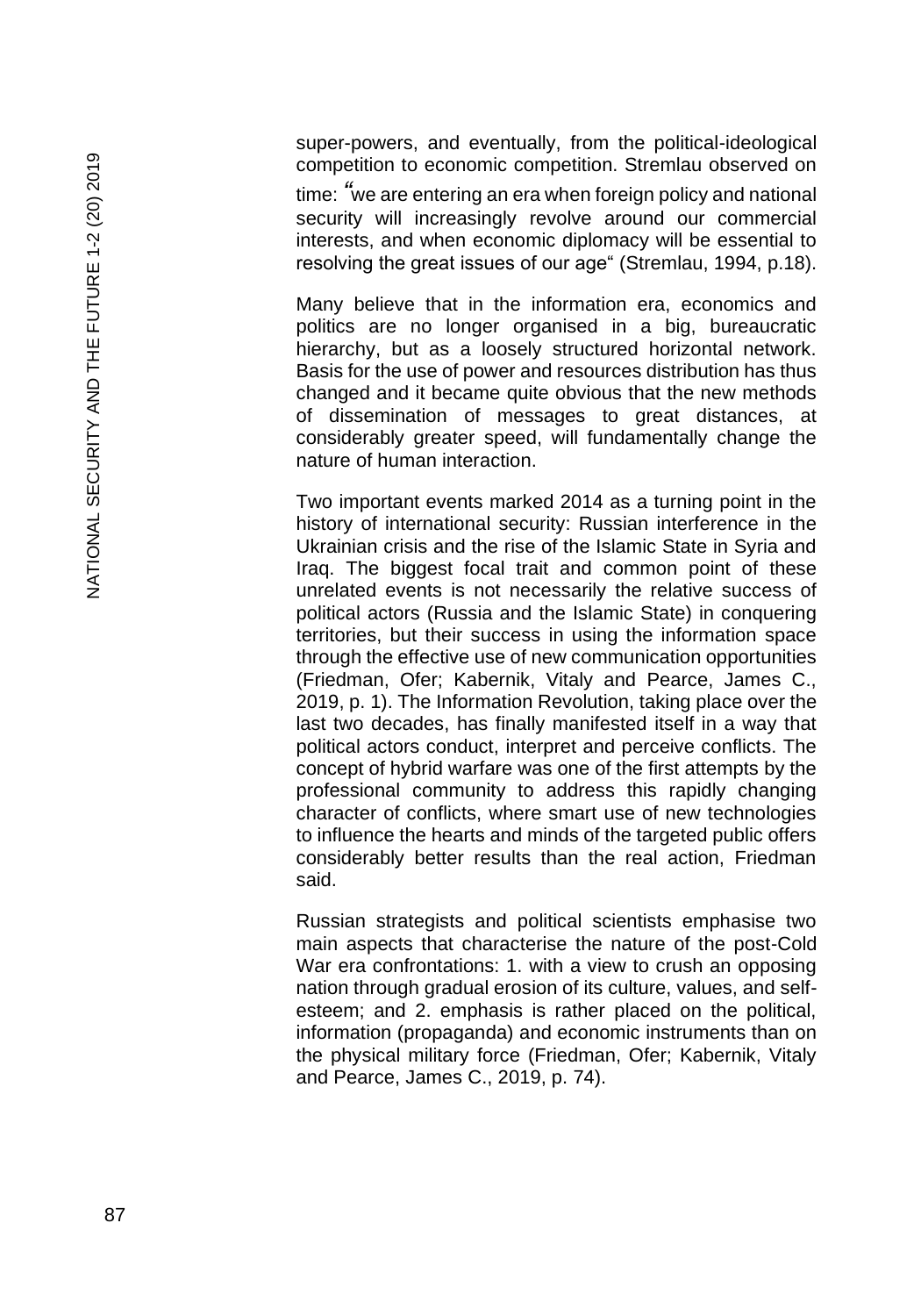#### *Hybrid threats and hybrid wars of 21st century*

As early as 1996, the US Marine Corps Commander, General Charles Krulak, in his speech at the Royal United Services Institute in London, said that the future of warfare was not the child of the Desert Storm, but the stepchild of Chechnya and Somalia (Krulak, 1996, p. 25). The concept of hybrid warfare describes a situation where external controlling force introduces potential protesting masses (otherwise unaware of being exploited) and different types of destructive opposition forces (e.g. terrorists, extremists and criminal groups) to the forefront of fight against opposing political regimes (Panarin, 2016). Thus, by waging a hybrid war, the external controlling power gains enormous operational opportunities to achieve its military and political goals without escalation into a fullfledged conventional conflict. Hybrid wars are characterised by the simultaneous incorporation of different modalities of warfare - conventional, irregular and terrorist, according to Frank Hoffman. He further adds that these multi-modal forms of warfare can be conducted by both state and non-state actors and the crucial difference is that they can occur at the same time and at the same place, and have non-linear multiple domains above and beyond the physical, including electronic, cyber or even more abstract cognitive or virtual elements. Another major characteristic of the hybrid quality is the combination of tactics and atypical means, such as crime, which is used to maintain the hybrid power, support disruption of the targeted nation, and prolong conflict. These combinations are not a mere coincidence; they are deliberately combined into a strategy designed to produce synergistic effects.

In other words, hybrid warfare, a combination of non-linear actions by the opponent, is not a product of a revolutionary impulse in the military realm, but simply a specialised model that offers more advanced methods and a better structure needed to achieve specific military and political goals, claims Filimonov. This is particularly the case where an external governing force (an international entity) needs to minimise the risk of conventional confrontation and employs various destructive forces, providing them with various types of situational support such as camouflaging the presence and participation of military contingents or by providing a superficial (information) cover up for covert subversive operations (Naumov, 2016, pgs. 73-86).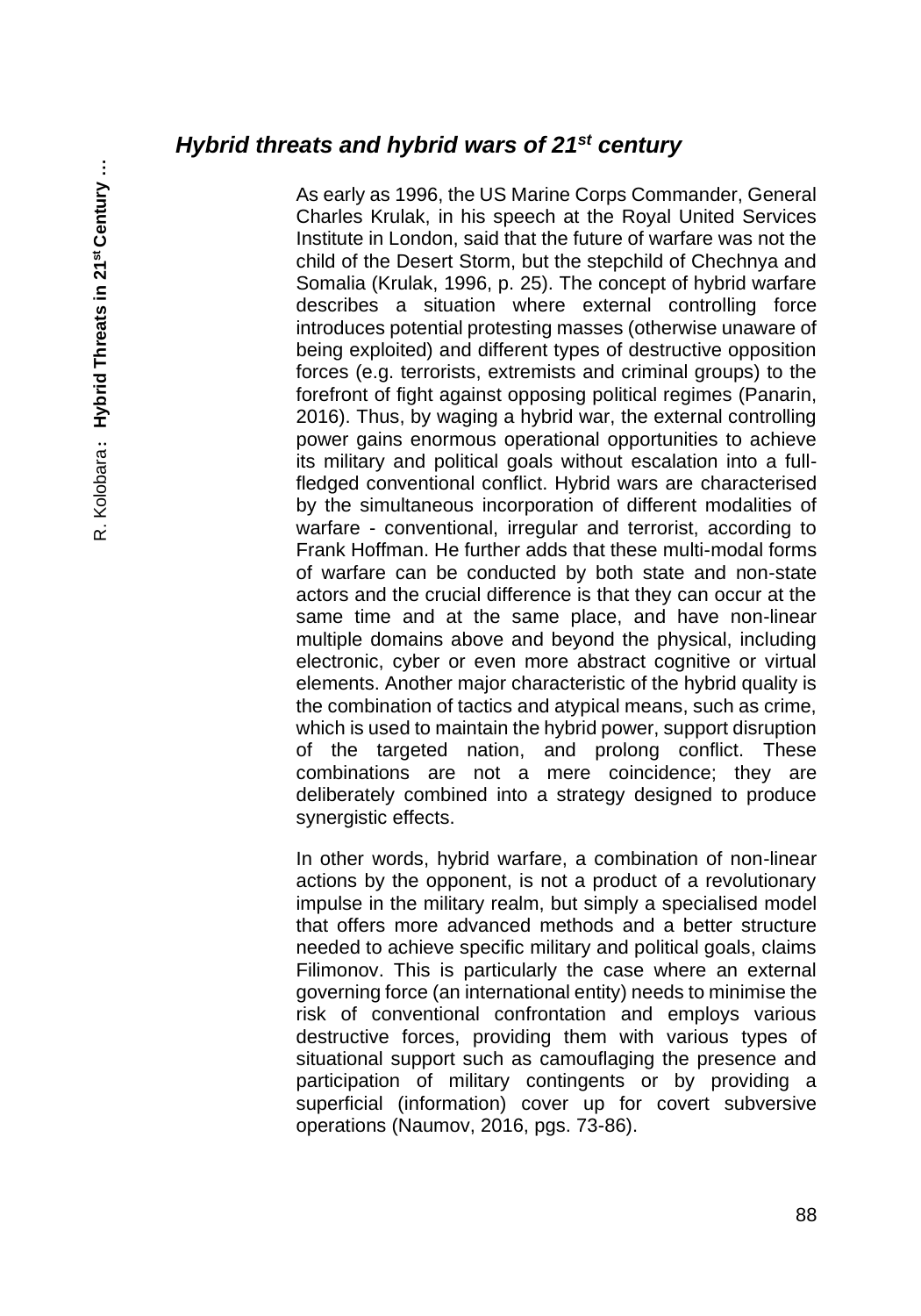According to Hoffman, blurring the manner of warfare, blurring the identities of those fighting and the technologies brought in produces a wide range of diversity and complexity we refer to as hybrid warfare (Cf. Hoffman, 2007, p. 14). Hybrid threats incorporate a full range of modes of warfare, including conventional capabilities, irregular tactics and formations, and terrorist acts including indiscriminate violence and coercion, and criminal disorder (Ibid., 29). He defined hybrid threats as: "Any adversary that simultaneously employs a tailored mix of conventional weapons, irregular tactics, terrorism, and criminal behaviour in the same time and battle space to obtain their political objectives. (Hoffman, 2010, p. 443).

Hybrid threats are part of a transitional state of hostilities that is close to the direct application of armed violence but is commonly defined as a non -military threat, a possible form of an introduced insurgency by the opponent (Friedman, Ofer; Kabernik, Vitaly and Pearce, James C., 2019, p.61).

Hybrid war is a multidimensional phenomenon that integrates several aspects of combat - military, information, economic, political, and socio -cultural into one domain. What makes it characteristic is a combination of military and non -military influences that simultaneously extend across multiple battlefields and therefore require well -organized multi -vector resistance.

Multifaceted operations combine military measures (irregular insurgent tactics, use of special forces, information and cyberspace warfare, economic and political pressures) with civilian aspects of combat (public protests) (Nevskaya, 2015, pgs. 281 -284). The civilian component, accompanied by a range of destructive techniques for dismantling political regimes, plays one of the most important roles in hybrid conflicts. Public protests, recently known as coloured revolutions, is a term that refers to specific techniques used to organize a coup and establish external control over the political situation in the target country. This is commonly achieved by artificially created political instability, where political blackmail is used to exert pressure on the government and where protests by opposition groups represent the strongest destabilising factor. As the demands of the protesters receive more media coverage, this allows for introduction of new political actors who put forward carefully designed political demands in order to bring the situation to a higher level of political confrontation. Therefore, a coloured revolution scenario is predominantly based on the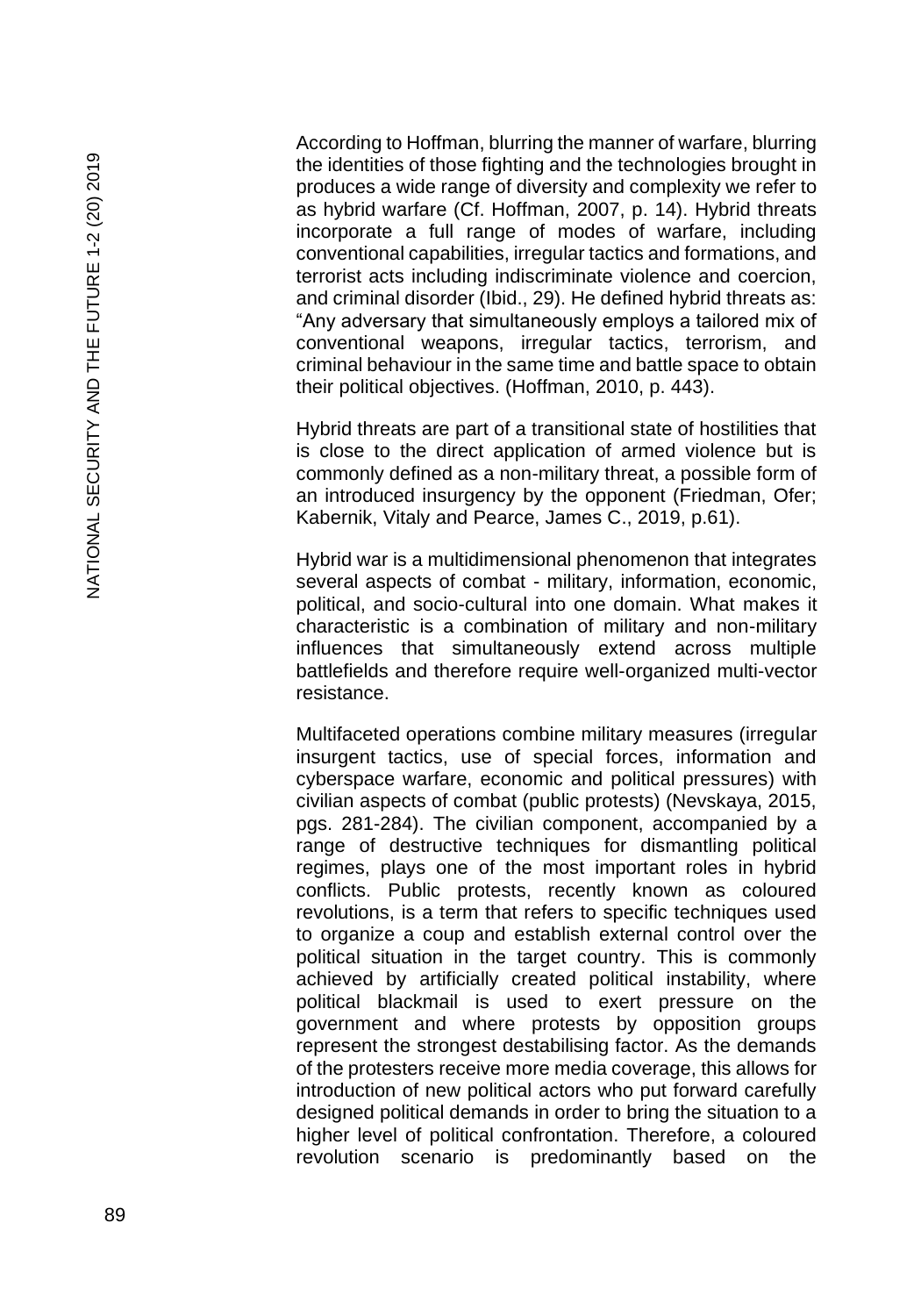employment of information warfare methods, where intelligence agencies, special forces and other military formations capable of changing the course of events, play a very important role, according to Filimonov. Therefore, the so called coloured revolutions become the initial level of a much larger hybrid warfare.

Russian theory of hybrid warfare (Gibridnaya voyna) claims that it aims to destroy the political cohesion of the enemy from the inside by using carefully designed hybrids of non -military means and methods that reinforce political, ideological, economic, and other social divisions within the opponent's society, thus leading to its political collapse.

The International Institute for Strategic Studies (IISS) concludes that hybrid warfare involves: "the use of military and non -military tools in an integrated campaign designed to surprise, seize initiative, and gain psychological and physical advantage by utilizing diplomatic means; sophisticated and accelerated information, electronic and cyber operations; covert and occasionally open military and intelligence operations; and economic pressure" (*Military Balance* 115, no. 1, 2015, p. 5).

Mikhail Delyagin, Director of the Institute of Globalisation Problems, emphasizes the geopolitical importance of hybrid warfare, which he believes is a euphemism for global competition. He points out that "hybrid war is a fight that seeks to destroy an opponent, completely eliminate the independence of its governance system and put it under total control. A hybrid war seeks to reduce an adversary country (from its status as an independent state) to a territory under your rule" (Friedman, Ofer; Kabernik, Vitaly and Pearce, James C., 2019, p. 30). He further states that the means employed to that end are propaganda, bribe, political intrigue, espionage, political killings, and the staging of civil unrest.

The new information doctrine describes the information environment as a synergistic interaction of three dimensions: physical with infrastructure and links of information networks; informative, representing the actual material transmitted through physical networks; and cognitive, where the human brain gives meaning to a piece of information, and which has been described as the most important of the three (Armistead, 2010, p. 57).

In recent years, the British military has been navigating towards coordinated information operations where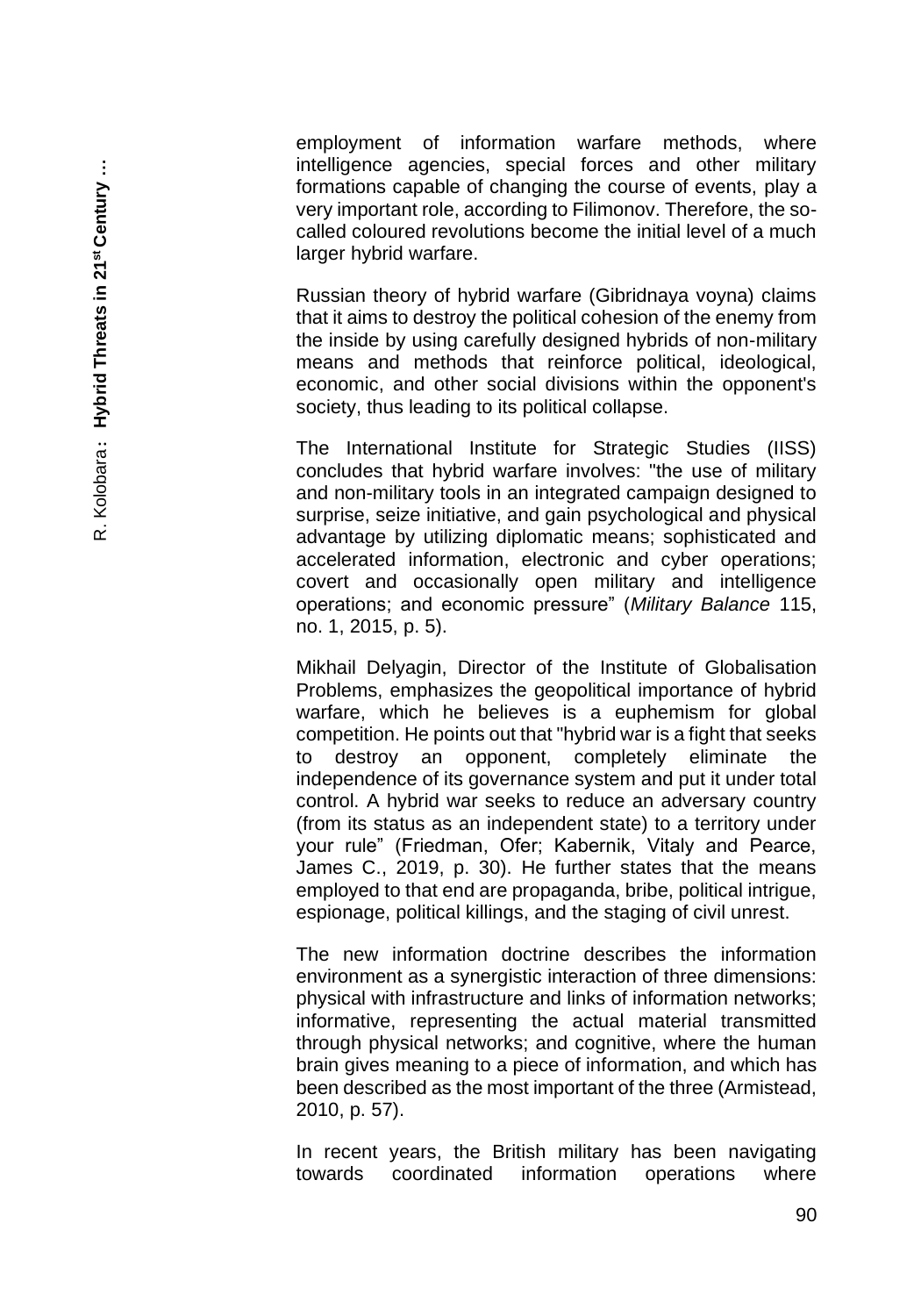psychological and media operations are united behind holistic efforts to achieve clearly defined goals. This stems from the belief that changing attitudes through informative action is not enough. It increasingly emphasizes the goal at the expense of means and a sharpens the military focus on the result of behavioural change. This focus is still on the effects, but some influences now reach beyond the propaganda distribution of information influence distribution to combine with the intentional manipulation of the circumstances or conditions in which people act and make decisions (Briant, 2015, p. 64). It is no longer just about winning the hearts and minds, that is, "whether the Afghan like ISAF soldiers is irrelevant to the influential campaign, which simply seeks to change behaviour, not opinion" (Rowland and Tatham, 2010, p. 2). Matt Armstrong goes on to say that the phrase should now sound like a fight for the hearts and wills of people because the will to act is what matters. He points out that it does not matter whether someone likes you or not, the goal is to change that someone's behaviour. One of the leading thinkers in this field, Nigel Oakes, says that the behavioural revolution has happened inasmuch that the military now understands that changing human behaviour is the ultimate goal. A behavioural approach can potentially engage a wide range of information -related and other activities that only superficially appear to be unrelated to the desired final outcome to create behavioural changes among the targeted audiences. This includes assessing the circumstances under which behaviour will change and then using the influential activities to induce those circumstances, that is, to manage them. The desired change in the behaviour will not be apparent from the undertaken activities and the true intentions will be obscured by the process from an observer. It seeks to create a situation where the target of persuasion begins to make the "right decisions" without being aware that those decisions are the propagandist's wishes, Mackay says. The credibility of a propaganda message often requires the relative invisibility of a campaign within the global media environment.

Information warfare is an explicit and implicit interaction through information between different systems for the purpose of gaining certain benefits in the material sphere, argues Sergey Rastorguyev. He further adds that an information strike is carried out using the information weapons, i.e. such means that enable the intended actions to be carried out by transmission, processing, generation, destruction, and perception of information.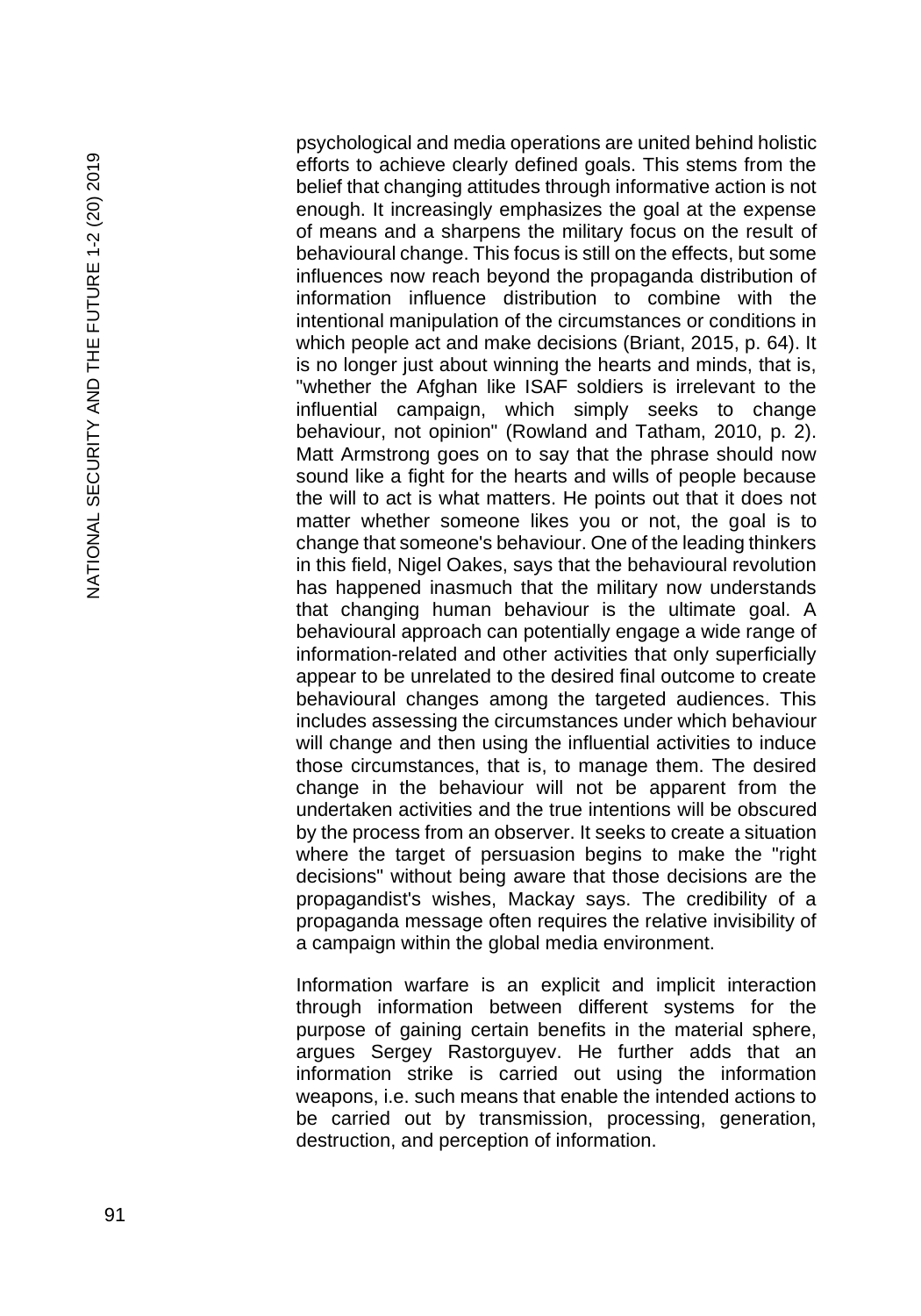A significant aspect of Russian online information and psychological operations is the use of the so-called "trolls" (people-controlled) and "bots" (automatically-controlled). This broad system of fake accounts on social networks helps provide the necessary points of view in some debates by distracting and altering public attention or suppressing unwanted opinions. Their mimicry is complicated to detect because they accurately and faithfully simulate the behaviour and emotions of common people. As a method of information presentation, they are quite effective for the domestic and external environment and have become an integral part of the Russian information-psychological operations and information conflicts, as pointed out by Oxana Timofeyeva.

The main methods of information presentation for forming appropriate public opinion, as well as for modifying behavioural practices, were conceptualised during the information-psychological confrontation by Yury Kuleshov:

1. Straightforward lie aiming to misinform the domestic and international audience;

2. Cover up of critical information;

3. Dissolution of important information in a plethora of data;

4. Simplification, confirmation and repetition (suggestion);

5. Terminology substitution: using concepts and terminology with unclear meaning or suffering qualitative changes, making it difficult to form a real picture of an event;

6. Making certain types of information and journalism categories a taboo;

7. Image recognition: well-known politicians or famous persons can participate in a political event and thus influence the worldview of their fans;

8. Providing negative information, which garners more response from the public than the positive information (Fridman, Ofer; Kabernik, Vitaly and Pearce, James C., 2019, p. 158).

The so-called new wars theory claims that modern wars are qualitatively different from those of the past. Israeli military historian Martin van Creveld argues that modern wars are no longer primarily fought between states and their large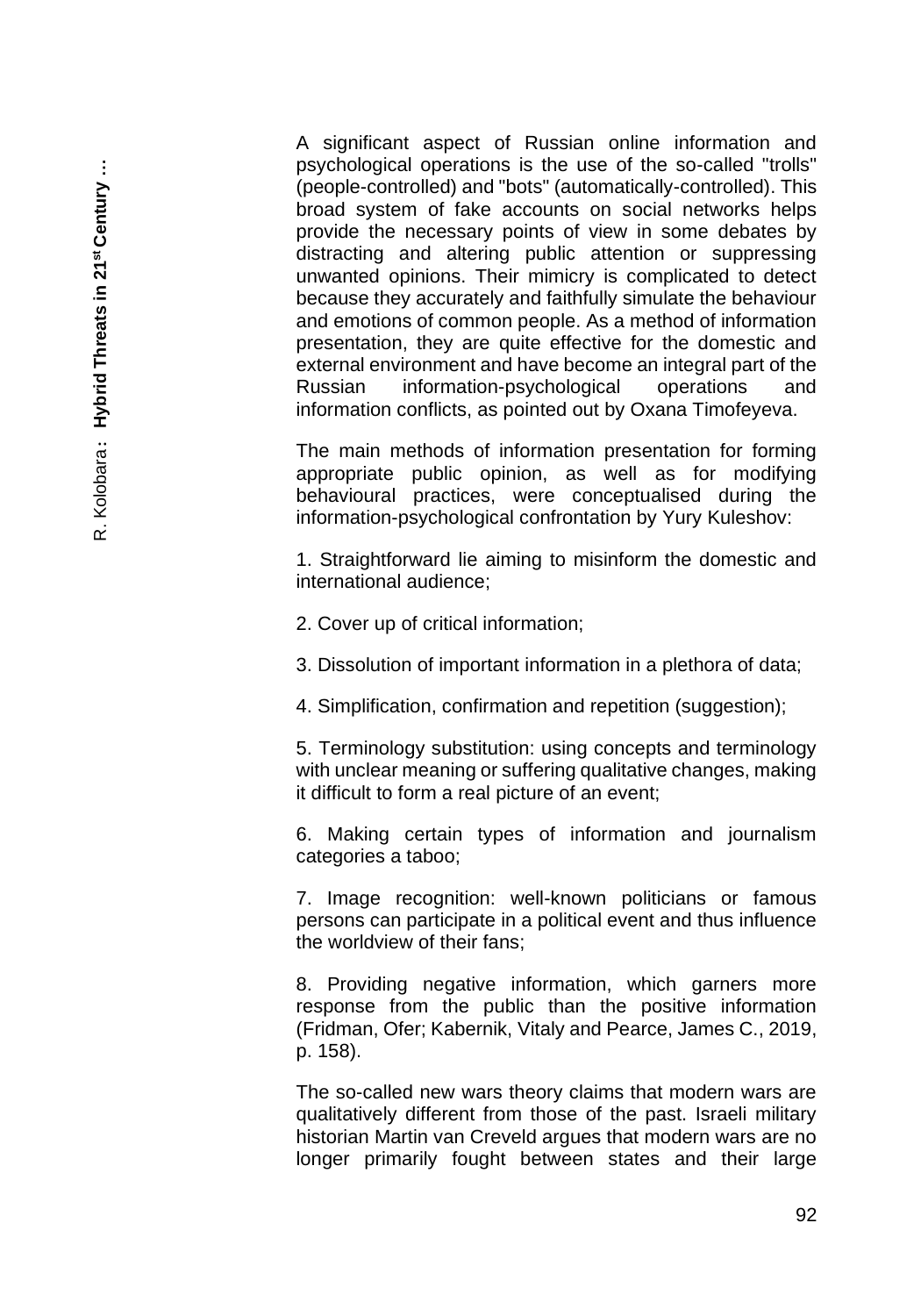professional armed forces, but involve a range of non-state actors including bandits, guerrillas and terrorists. He also argues that topics surrounding identity, such as ethnicity, religion, and gender, have become more central to conflicts than the traditional political and economic issues on which traditional analyses of war have been based. Kaldor agrees with Creveld, pointing out that new wars should not be confused with civil wars because new wars are confused and complicated and blur the lines between internal and external. Domestic violence can be perpetrated by external participants and can often be transnational links between state and nonstate actors. As such, conventional concepts of conflict between states and within states are inadequate to explain contemporary conflicts, Kaldor believes. He states that the number of civilian casualties cannot be reliably determined at all in new conflicts.

Military theorist Evgeny Messner argues that in the future, the battle lines of conflict will be dissolved across the territories of conflicting countries, thus transforming political, social and economic aspects into the predominant dimensions of war. At the same time, a greater role will be given to the destructive influences on the civilian population:

"Every conflicting party will create and nurture partisan movements within its opponent's territory, promoting various opposition and defeatist parties and offering them ideological, material, financial, and propaganda support. All available means and methods would be employed to encourage civil disobedience, sabotage, subversion, and terror..." (Cf. Messner, 2004, p. 57). Sergey Konopatov and Vladimir Yudin believe that the new wars have a "velvety" hidden nature as they are more violent, intense and faster than previous ones. A significant feature of new wars is their longevity, and the reason for this persistence lies in the fact that participants in new wars often profit more politically and economically from committing violence rather than from simply winning. Kaldor emphasizes another important feature, namely, that old wars were associated with state-building, while new wars are a common opposite, they tend to contribute to the dismantling of a state and are often responsible for the downfall of states (Cf. Kaldor, 2013, p. 3).

#### *Information operations and media as means*

Fifty years ago, political efforts were about the ability to control and transmit scarce information. Today, political efforts are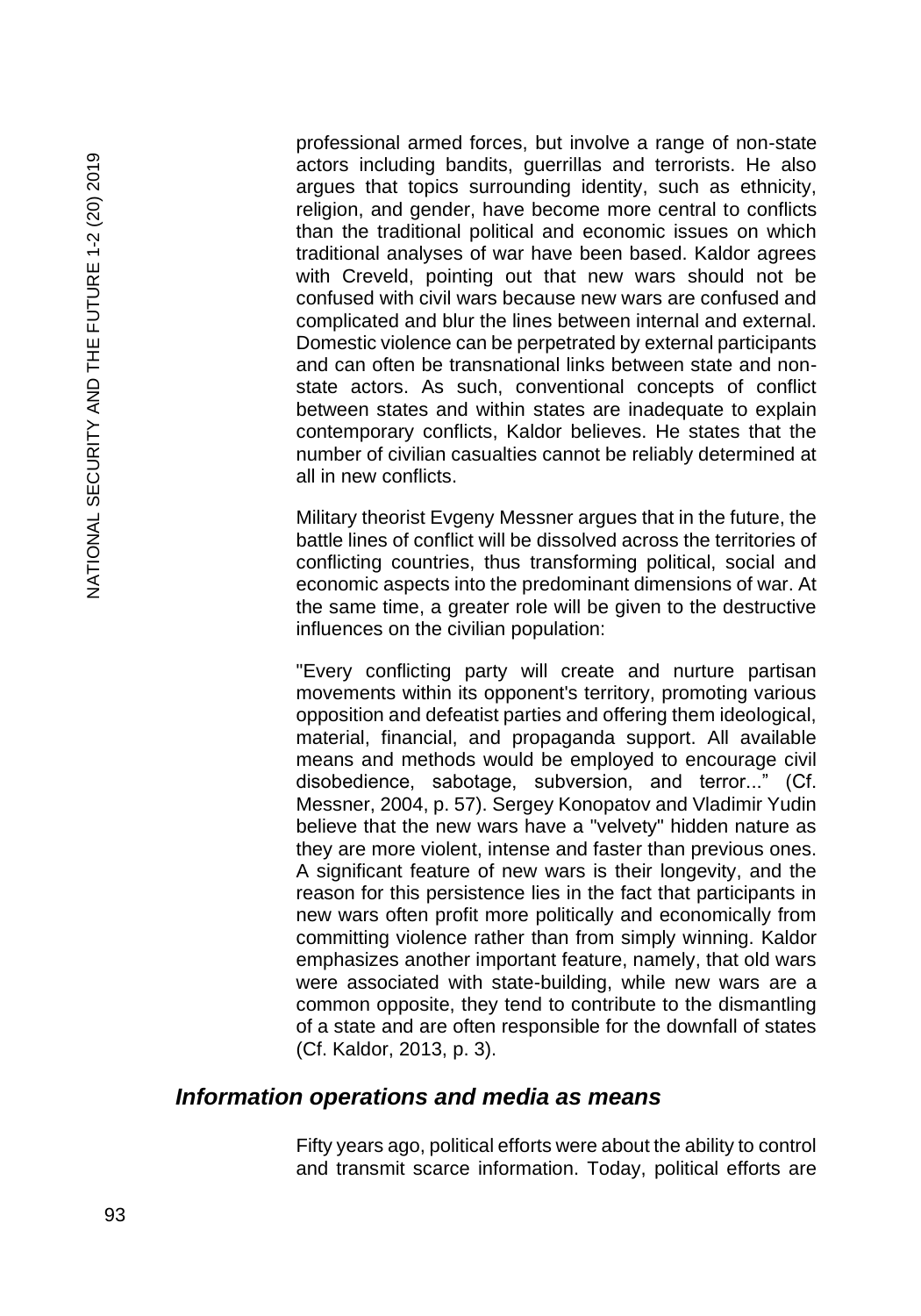about creating and destroying credibility (Report of the Defence Science Board Task Force on Strategic Communication, September 2004, p. 20). The position of information in relation to national security was described by Neilson and Kuehl through the definition of information base: "Use of information content and technology as strategic instruments to shape fundamental political, economic, military, and cultural forces on a long -term basis to influence the global behaviour of governments, supra -governmental organisations and societies for the purpose of supporting national security" (Neilson and Kuehl, 1990, p. 40, in Kolobara, 2017, p. 81). Information has always been an element of power and often viewed as an enabler or component of support, not as a decisive factor in the conduct of operations; however, in this new era, it has the possibility considered to be crucial for the success of national security policies (Kolobara, 2017, p. 53). "Information power is difficult to categorise because it cuts across all military, economic, social, and political resources of power, in some cases diminishing their power, in others multiplying it" (Nye and Owens, 1996, p. 22). Understanding the power of information is more important than ever, because the contemporary world is now witnessing an onslaught of manipulative images, where nations, groups, and individuals are trying to manage the messages they receive.

Much of the information provided today, research, facts, statistics, explanations, and analyses eliminate the personal judgment and the capacity of an individual to form own opinion more certainly than the most twisted propaganda. This may come as a shock, but the fact is that excessive data does not enlighten the reader or the listener, but rather drown them, Ellul argues.

Former US Director of the Information Operations Institute, Jole Harding, described the range of possible information operations activities: "honestly ... the goal of what you are trying to do is limited by your imagination and special forces tend to think a little differently... Information can be used to terrorise someone, or to create conditions where one does not want to do something, or all kinds of things" (Briant, 2015, p. 12). He further explains that such actions, especially on the battlefield, can create chaos, distrust, suspicion, and even giving up the fight for one's cause.

Modern information and communication technologies enable the production, transmission and storage of information in a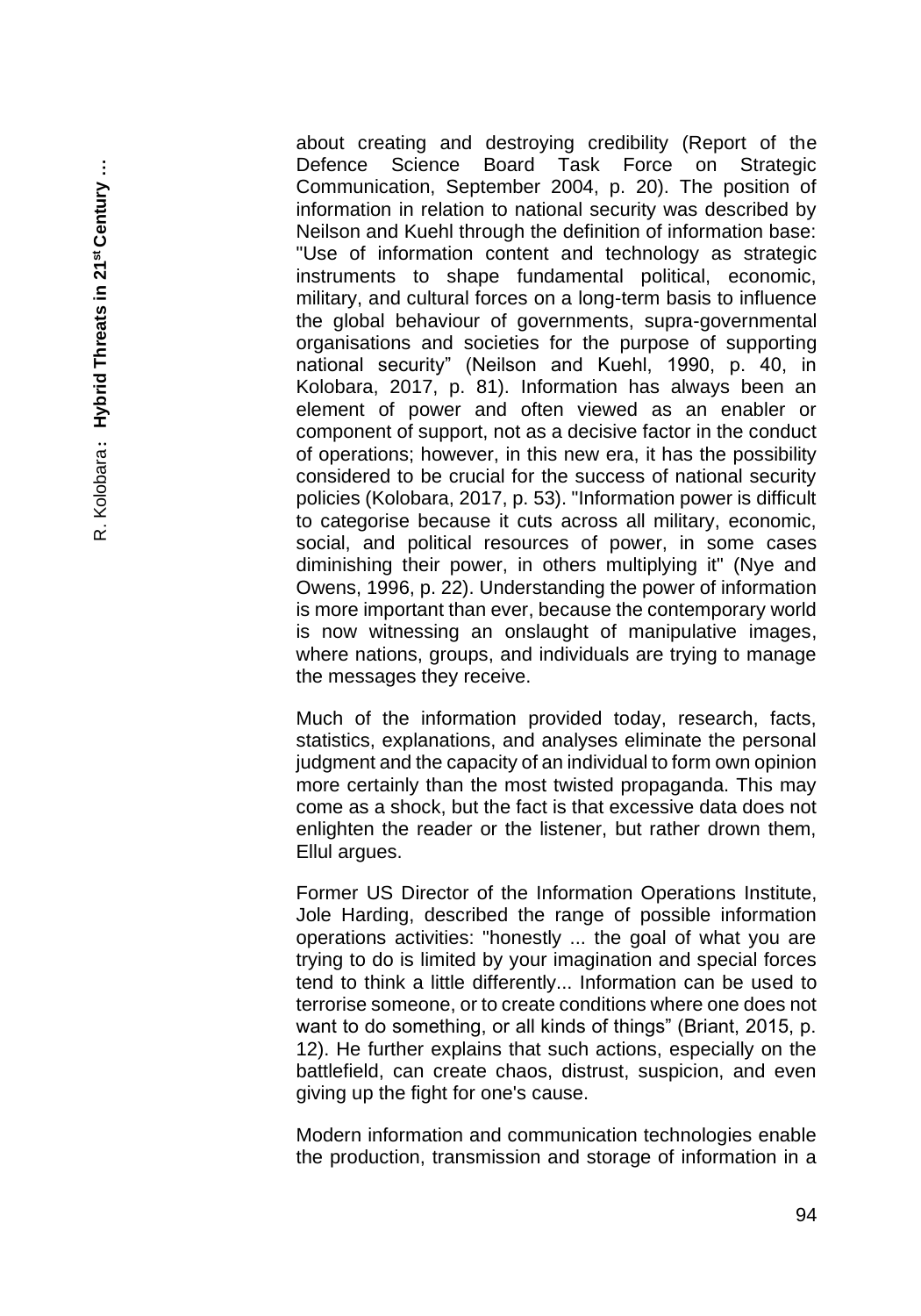way practically impossible to control by the states. National borders are completely porous for all types of information flows, and barriers, artificial or natural, that once protected domestic public from unwanted foreign messages simply no longer work. World wide web and other erupting communication networks forever destroyed the power that once only governments had, and today's asymmetry gives the power of information to everyone.

Al -Qaeda and other terrorist organizations have made good use of the new media, harnessing the hunger of satellite television companies for news and using it to spread propaganda, show hostages and otherwise gain publicity. On the other hand, they count on the media to help them spread terror. Thousands were killed in the 9/11 attacks, but millions were terrified by the images provided by the media. Ayman al -Zawahiri once said, "that we are in a battle, and that more than half of this battle is taking place in the battlefield of the media; a media battle in a race for the hearts and minds of our Umma" (Arquilla and Borer, 2007, p. 86). Many argue that Al -Qaeda's success as a true player on the regional and global scene is more the result of an effective information strategy than of the military capabilities or inseparable political support it possesses. "Had Bin Laden had no access to global media, satellite communications and the Internet, he would have been just a grumpy guy in a cave," anti -terrorism expert David Kilcullen claims.

However, according to experts, Al -Qaeda has become much more than an organisation. Due to an effective information strategy, it has become a powerful idea. "It is obvious that media warfare is one of the most effective methods in this century; it can actually achieve 90% of the results in the preparation for a battle," Osama bin Laden said (Gordan Akrap, *Special War 1*).

Influencing the minds of the target audience requires identifying their psychological points or vulnerabilities. What can psychology do for warfare? A psychologist can pay attention to a particular person, to those elements of the human mind that are otherwise kept aside. They can show how to turn lust into anger, individual resourcefulness into mass cowardice, trust into distrust, prejudice into anger. They do so by going to the unconscious state of mind for the source of material. Secondly, a psychologist can set up techniques to discover how the enemy truly feels. Some of the worst misconceptions in history were the result of misjudgement on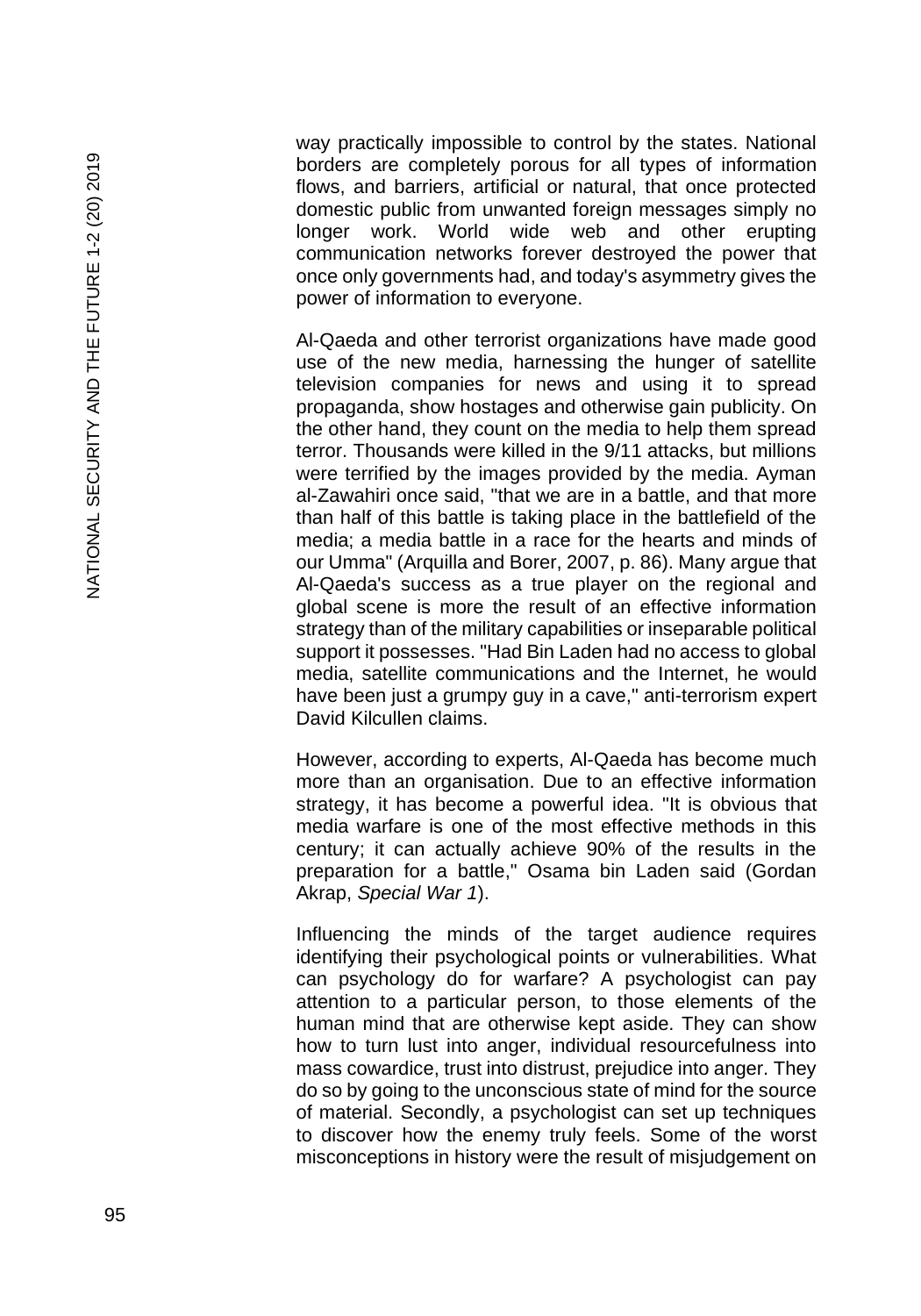the state of the adversary's mind. Beaufre argues that, with the addition of material factors, the art of battle consists of retaining and strengthening the psychological cohesion of one's troops while at the same time interfering with the enemy's, hence the psychological factor is the key to success (Beaufre, 1965, p. 57).

If, for example, one group is presented with fake documents or facts, fake statements of its leaders on the things that matter to them, this can create a sense of weakness that can very quickly lead to despair and be a tipping point that will result in the breaking of their will. Also, the perception of injustice is one of the strongest motives for encouraging attacks, including aggression and war. "The perception of injustice arises when there is a discrepancy between the real destiny and the one that an individual thinks (s)he deserves" (Lerner, 1981, p. 11). As the basic human motivation, people try to restore justice, including resorting to violence and aggression, especially when injustice is perceived as a threat to one's own worth (Baumeister and Boden, 1998, p. 111). History of warfare is the history of perceived injustice, be the injustice real, made or imaginary, Pratkanis points out. Forced influence creates anger and resistance. We have a general tendency to react against coercive influence, be that coercion based on the use of force or deception or is the result of other manipulative processes. This tendency, defined as psychological inductive resistance, arises when an individual perceives that his/her freedom or behaviour is restricted; it is a repulsive condition that motivates behaviour in order to restore the threatened freedom (Brehm, 1966).

No one has done a better job of harnessing the anguish of Americans than the phrase *war on terror*, which the Bush administration frequently used between 2001 and 2009, Glassner claims. In this regard, former US National Security Advisor, Zbigniew Brzezinski, wrote for the *Washington Post*  $(25<sup>th</sup>$  March 2007), "The little secret here is that the vagueness of the phrase was intentionally calculated by its sponsors. The constant reference to the *war on terror* achieved one important goal: it stimulated the emergence of a culture of fear. Fear blurs reason, intensifies emotions and makes it easier for demagogic politicians to mobilise the public in the name of the politics they wish to pursue." Whenever a group uses fear to manipulate another group, someone profits and someone pays, Brzezinski observes.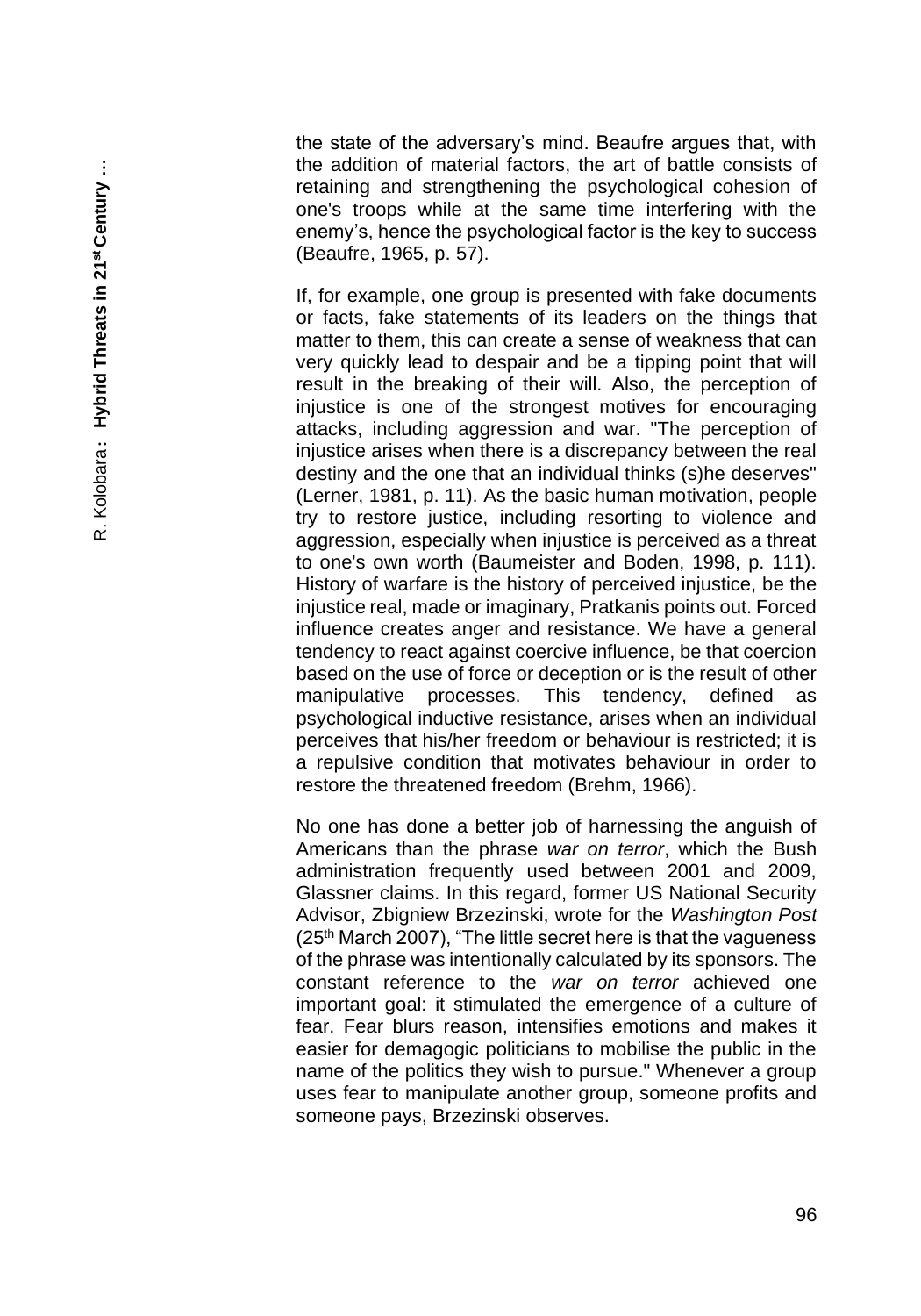NATIONAL SECURITY AND THE FUTURE 1-2 (20) 2019 NATIONAL SECURITY AND THE FUTURE 1-2 (20) 2019

One of the paradoxes of the culture of fear is that serious problems remain largely unnoticed, even though they actually pose a real threat to what the public fears most. The White House received the support it needed to attack Iraq by fuelling public fear of terrorism and associating it with Iraq. In the days before the attack, public support for the George W. Bush administration was 75%. Saddam Hussein was successfully linked to the September 11 terrorist attacks in the public mind that in a *New York Times* poll in September 2006, long after the administration officially acknowledged that Hussein had nothing to do with the attacks, one third of Americans still thought that the Iraqi President was personally involved in them. FBI Director Robert Muller, when testifying before the Congressional Committee in February 2005, failed to emphasise the absence of terrorist attacks, failure to locate Al -Qaeda cells in the USA, or a report by his agency suggesting that Al -Qaeda may not have enough strength for a series of serious attacks in the USA. Instead, he was concerned. "I remain very concerned about what we don't see," he said. In his book *Overblown*, political scientist John Muller commented this by saying, "for the Bureau Director, the absence of evidence is clearly proof of existence." Other government agencies also had their own interests in inflating the threat of terrorism. Some did so to protect budgets. The DEA (Drug Enforcement Administration) made presentations how drug trafficking profit funds terrorism while the Office of National Drug Control Policy spent millions on a campaign that labelled teenagers using marijuana as terrorist financiers (Cf. Gardner, 2009, pgs. 266 -270 in Kolobara, 2017, pgs. 62 - 63).

When it comes to the power of global media in creating public opinion, it is important to emphasise that the attention given to a particular party, or topic, statements taken from participants in an event or movement, greatly influence and create public opinion, mainly because one side of the "truth" is being pushed for, and only "what suits us" is singled out from the other side, thus providing (viewed from the aspect of journalism) objective reporting but aimed at provoking a specific emotion in viewers, which ultimately causes that viewer(s) to take a side and be susceptible to the propaganda messages coming from that side. This type of reporting, when an audience for the first time comes across a topic or a particular phenomenon, comes as the initial information that becomes established as the truth and becomes a base camp from which certain activity starts, either intellectual or operational. When a viewer with an already established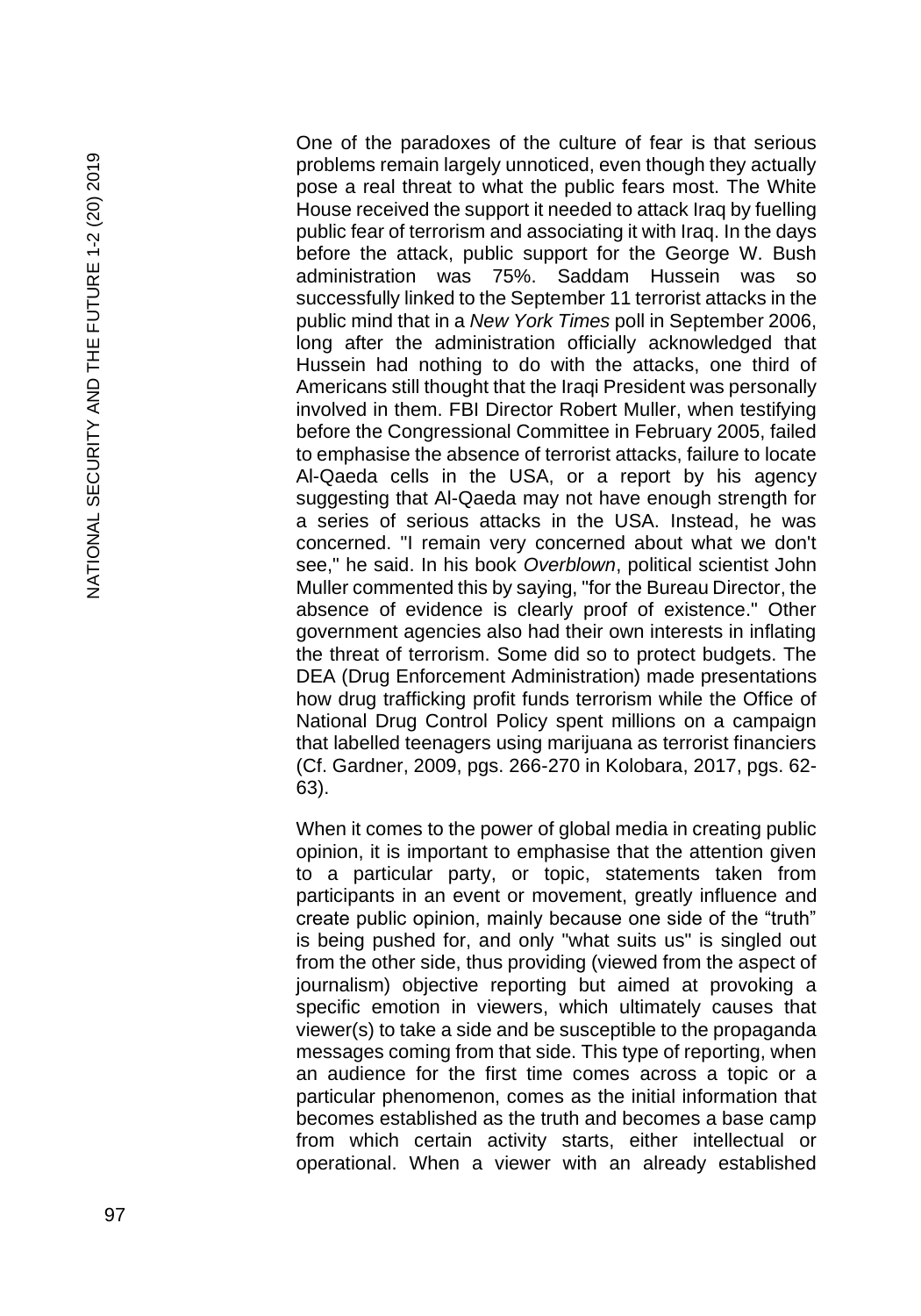negative or positive attitude about something encounters the influence of the media reporting differently from his/her attitude, (s)he (generally) automatically dismisses such reporting as incorrect and false and creates an even stronger conviction about the correctness of his/her opinion (Kolobara, 2017, p. 198).

#### *Information operations' impact*

Public opinion is the king, Sorenson argues, pointing out that from the White House to other major centres of power, everyone is waiting and establishing their actions on public opinion. It can lift people and ideas to great power but also break them overnight. Sometimes it can cause wars and sometimes it can stop them. For example, on the night that Congress voted on the Iraq war, President Bush told the nation and the Congress that Iraq is an evil nation that threatens American security. Over the next few years, all key members of his administration made similar warnings in their speeches. According to the Congressional Special Investigation Report for Rep. Henry A. Waxman on public statements made by Bush administration officials, namely Bush, Dick Cheney, Rumsfeld, Colin Powel, and Condoleezza Rice, these five officials made 237 specific false and misleading statements about the Iraqi threat in 125 public appearances (Iraq on the Record: The Bush Administration's Public Statements on Iraq). Bush claimed that the very survival of the United States was at stake. Tony Blair went further, saying that the entire West faces a danger that is "real and existential" (Gardner, 2009, p. 13).

Attempts to isolate methods that are effective in changing strong beliefs show us that the key is in the volume and timing of the placement of contradictory information rather than in the quality. Large amounts of information presented in a short period of time have the greatest impact, Myers argues. The September 11 attacks on the United States are a prime example of the beliefs and attitudes that influence a final conclusion. Many enemies of the United States have come up with numerous theories that the US government had its fingers in the attack in some way. Of course, this is not true, but it turns out that the prejudice of those who dislike the United States have a key susceptibility to anything negative about the country. Rumours are most effective when triggered in a number of locations at the same time and in such a way that they go back and forth, with each new report apparently confirming the previous ones, claims Nigel West. Rumours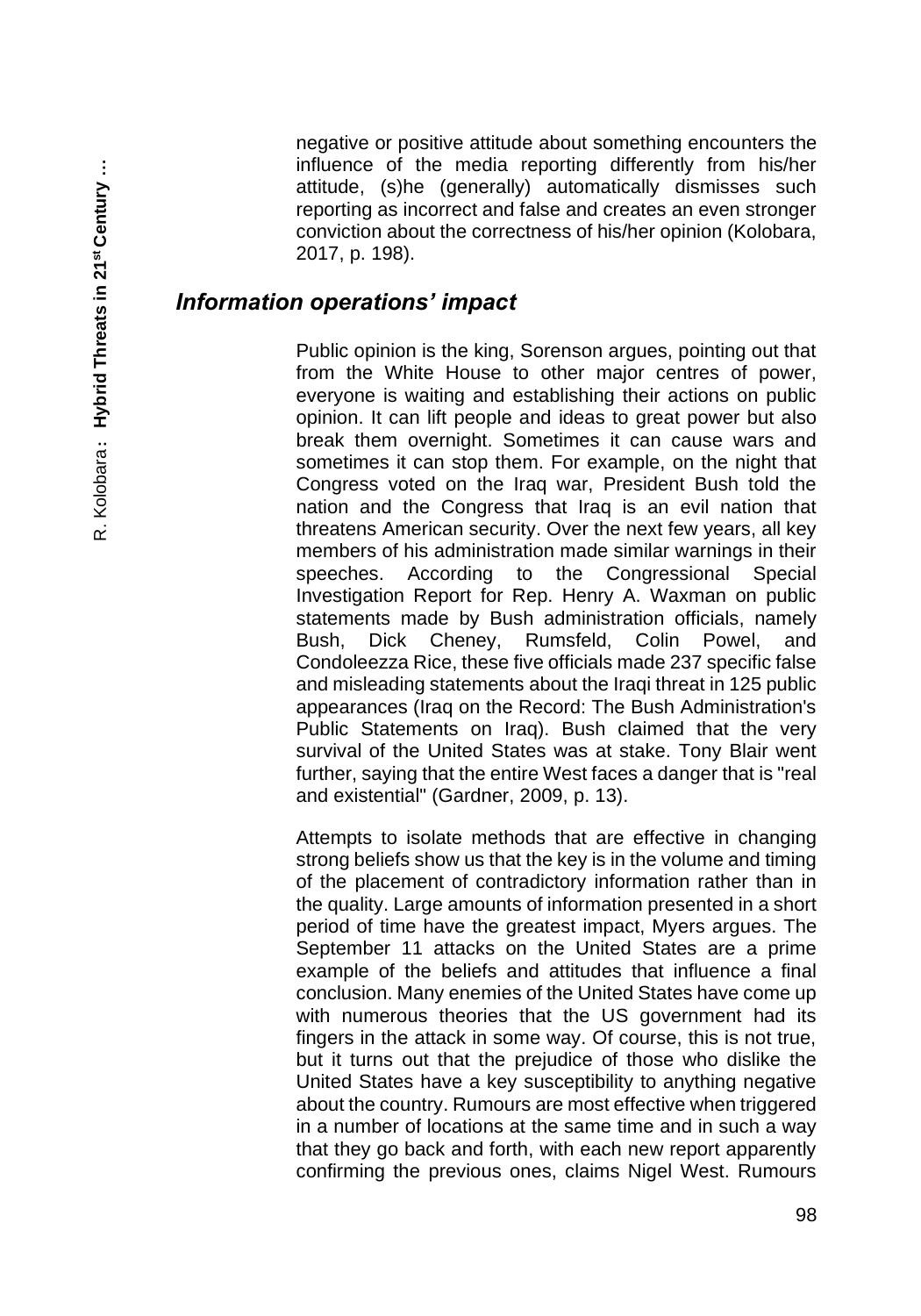circulated among Iraqis about how US soldiers used their night vision goggles to spy on Muslim women and distributed pornographic content to children, played a major role in starting the fierce fighting in Iraqi Fallujah. A local Iraqi bakery acknowledged that "these rumours affected people in a negative way... They encouraged people to use their weapons against Americans" (*Los Angeles Times*, 14th June 2003).

Commenting on Western media coverage of Syria (2016), Canadian journalist Eva Bartlett said that "everything you hear and read in corporate media is the exact opposite of the reality." She points out that corporate Western media is engaged in planning regime change in Syria. She also said that she had been throughout Syria several times and that the people were giving a great deal of support to the President of the country, "and that this is contrary to what you read in corporate media like the BBC, the New York Times or The Guardian." She further states that those media reports are completely opposite to the reality and that they aim to demonise Assad and Russian support for Syria. In particular, Bartlett points out that all of those media rely on the Syrian Observatory for Human Rights as its source, which is in fact a British organisation based in Coventry, England, with only one member. Bartlett cited the so -called *White Helmets* as an example of manipulation and explained that it was an organisation formed in 2013 by a former British officer and funded with \$ 100 million from the US, UK and the EU. "They are supposed to be rescuing civilians in East Aleppo, but no one has heard of them there! The *White Helmets* are allegedly independent, but you can see them carrying weapons and standing next to the bodies of dead Syrian soldiers (Assad supporters). Their videos show the same children they use for different reports, so you may notice the girl Aja, who appears at different times in different locations" [\(www.bljesak.info,](http://www.bljesak.info/) 15<sup>th</sup> December 2016).

For example, in 2015 and 2016, numerous articles written by journalists were published in various Russian media, commenting on the Ukraine -EU deal. In short, the story was that in exchange for a visa -free regime with the EU, Ukraine committed to accepting refugees from the Middle East to its territory. Cover pages of newspapers in Russia were more than colourful, "EU will force Ukraine to accept migrants from Africa and Middle East", "Ukraine was offered to have migrants settle in exchange for visa -free regime with EU", "Ukraine started building camp for Syrian refugees"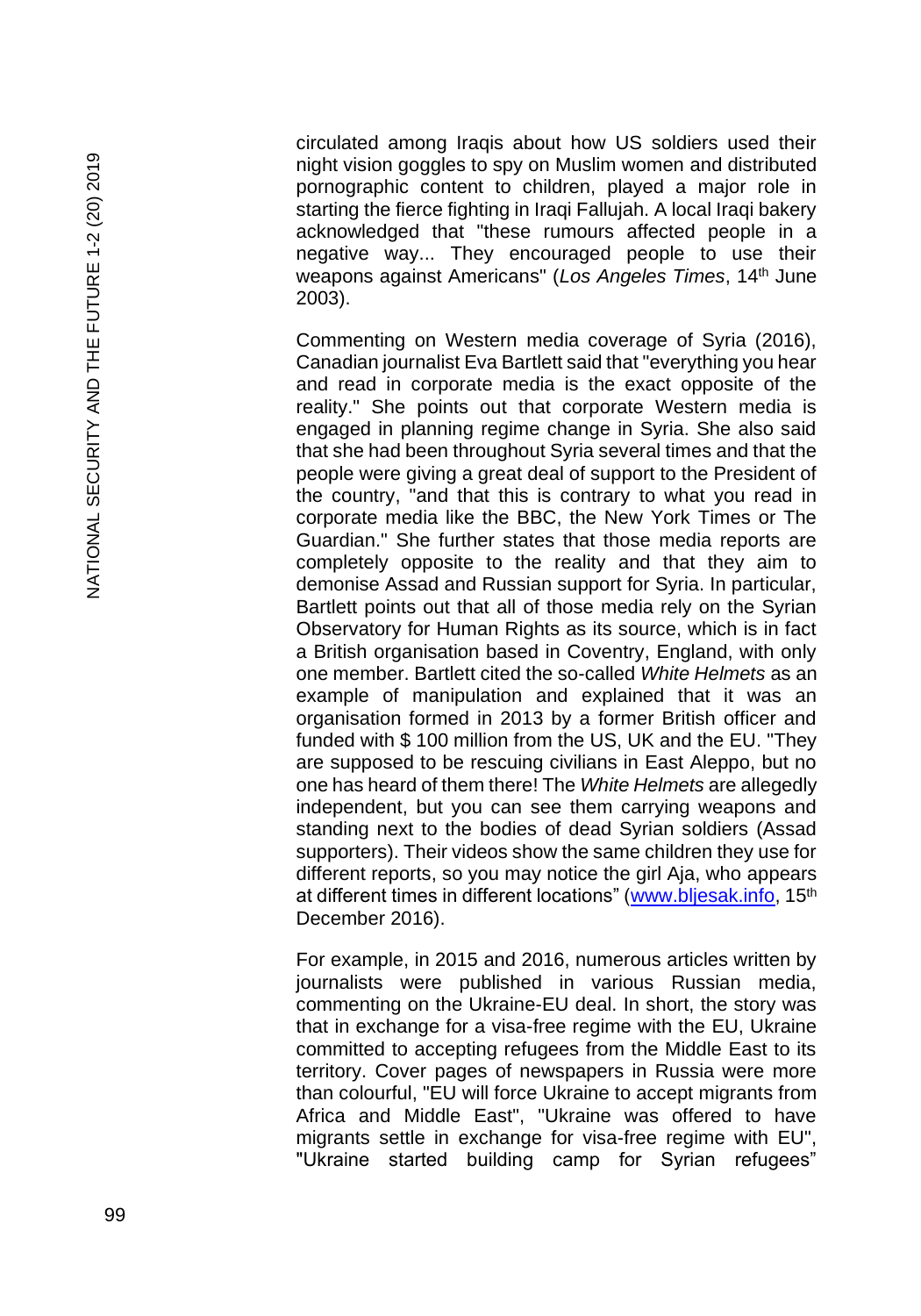(Friedman, Ofer; Kabernik, Vitaly and Pearce, James C., 2019, p. 161). Oxana Timofeyeva states that this is an example of a long-lasting information and psychological operation that revealed methods of direct lying and transfer of conclusions and derivatives, which is a specific case of transformation as well as the method of finding facts, that is, mixing fiction and reality. The main objective of this operation was to reconstruct the image of a negative future in the minds of the audience and discredit the government's intentions using the European "problem" in Ukraine.

Igor Nikolaychuk, on the other hand, gives examples of the Russian-American relations. He alleges that the US media demonized the Russian authorities in the case of Dima Yakovlev in 2012 and 2013. For every twenty to twenty-five negative articles on Russia, there came only ten neutral ones, with absolutely no positive articles. When it comes to the Ukraine case, the US media again labelled Russia the axis of evil. In August 2015, for every thirty to thirty-five negative articles came ten neutral ones. In September, after operations in Syria, there were ten neutral articles for every twenty-five negative ones about Russia (Nikolaychuk, Yakova and Yanglyaeva, 2016, pgs. 12-24).

#### *Research*

During October 2019, a sociological field survey was conducted on a sample of 600 citizens in three large BiH cities, Banja Luka, Sarajevo and Mostar. The aim of the research was to examine the public's level of knowledge about the terms and topics of hybrid threats and warfare and related activities. A total of 603 persons participated in the research, of which 48% were male  $(N = 286)$ , 52% were female (N = 316), while one participant (N = 1) did not state his/her view when prompted.

As for the age distribution, 46% (N=277) of the participant are aged 18-34, 37% (N=223) are aged 35-54, and 17% (N=103) are aged 55-70.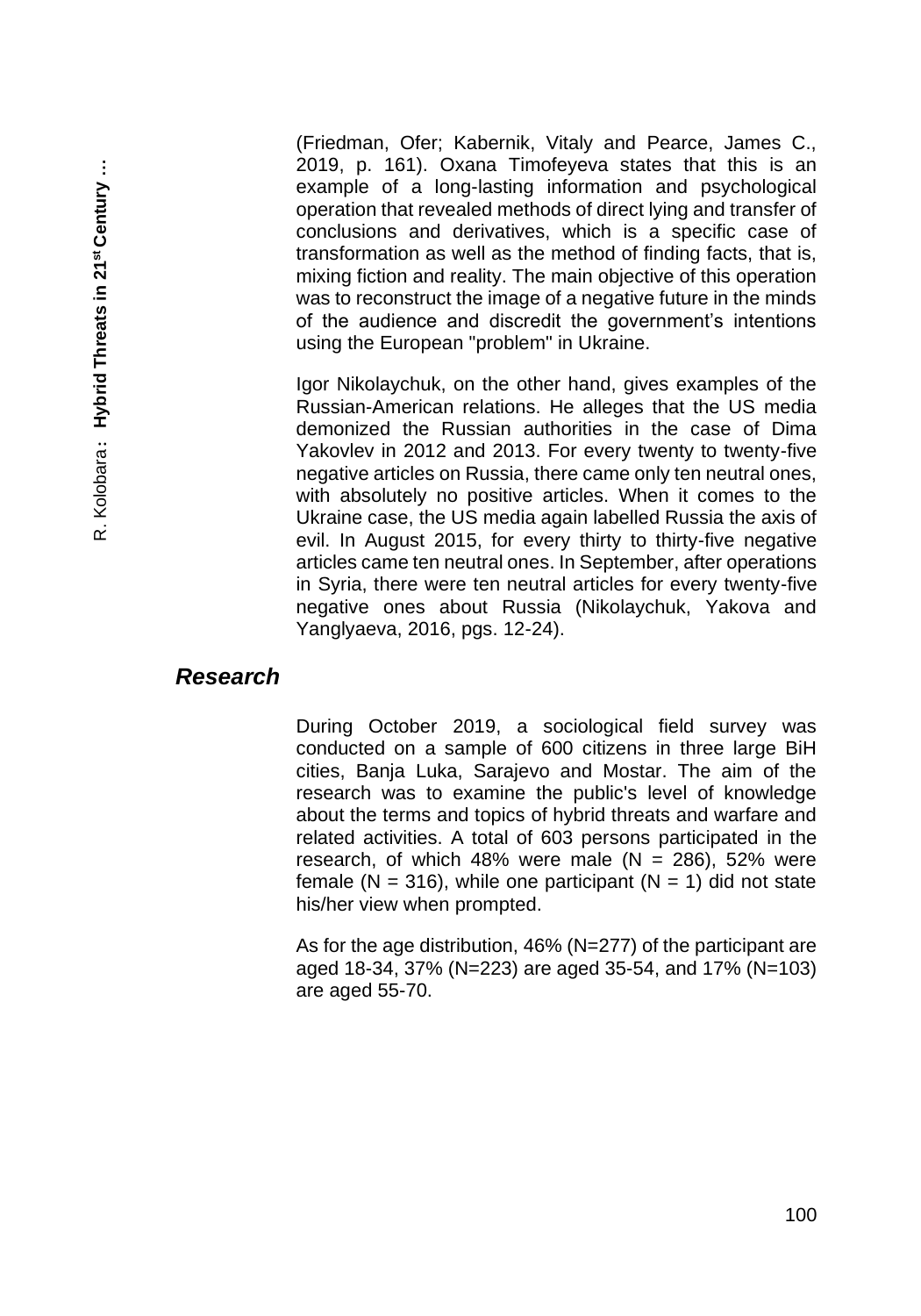

When asked, *Do you know what Hybrid threats are*, 59% (N  $= 353$ ) of the participants said they did not know, 27% (N = 166) knew about them, but did not know enough about it, and 14% ( $N = 84$ ) said they knew what they were.



When asked *Do you know what hybrid warfare is*, 56% (N = 334) of the participants stated that they did not know, 29% (N = 177) that they knew, but did not know enough about it, and 15% ( $N = 92$ ) said they knew what it was.

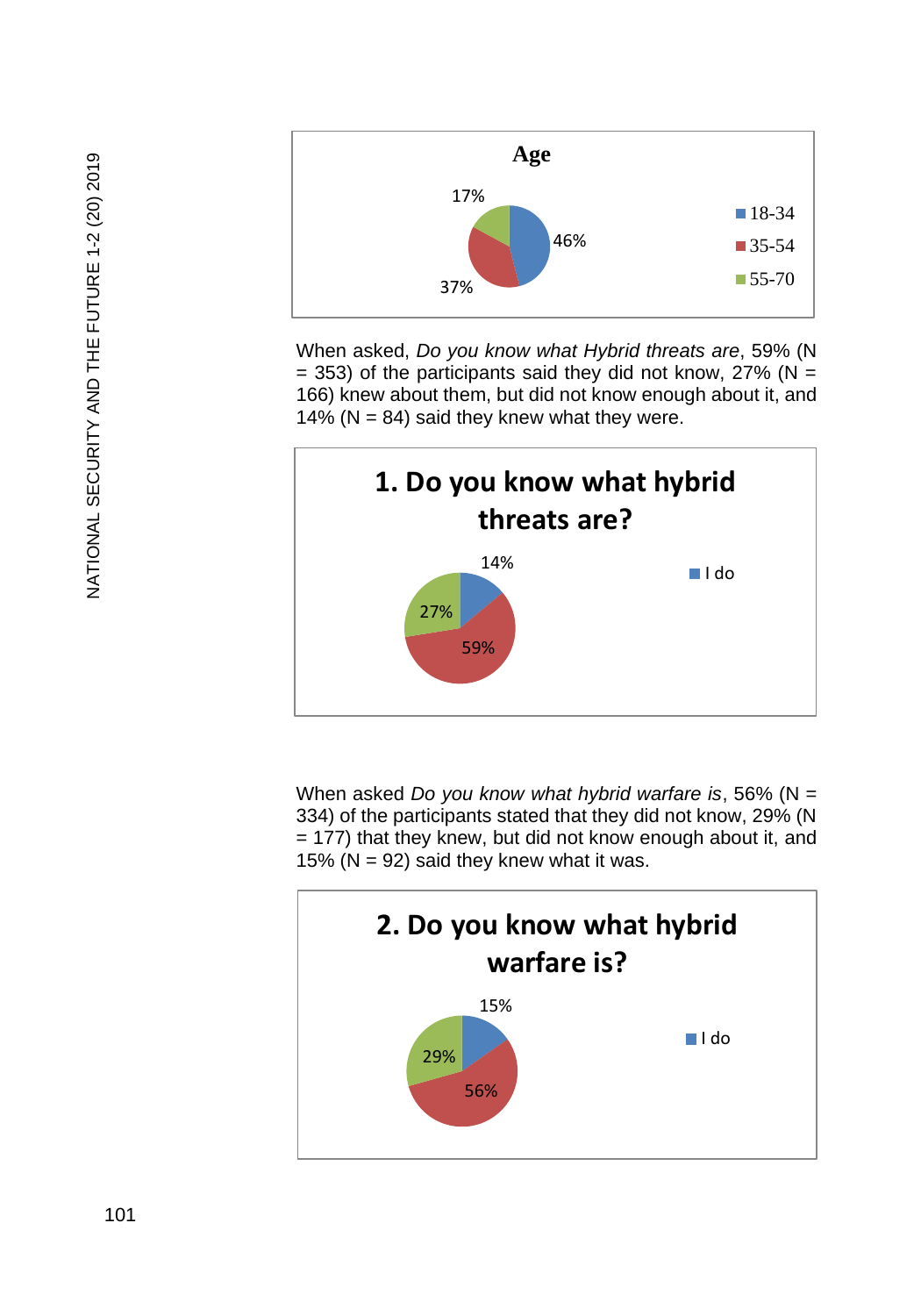When asked, *Do you recognize malicious information activity in the media*, 57% (N = 342) of the participants stated that they recognised it, 5% ( $N = 33$ ) did not recognise it, and 38%  $(N = 228)$  recognised it partially.



When asked, *Do you think that the media in Bosnia and Herzegovina are engaged in information warfare*, 59% (N = 358) of the participants stated that they thought it was, 12%  $(N = 71)$  did not think that, 29%  $(N = 174)$  did not know.



When asked, *Do you think that entity television companies present misinformation in their news programmes*, 39% (N = 310) of the participants said Yes, especially the FTV (the FBiH television, whose editorial policy is predominantly influenced by the Bosniak political elite);  $32\%$  (N = 248) Yes, especially RTRS (Republika Srpska Television, whose editorial policy is predominantly influenced by the ruling Serb political elite); 2%  $(N = 19)$  No, and 27%  $(N = 210)$  answered, I don't know.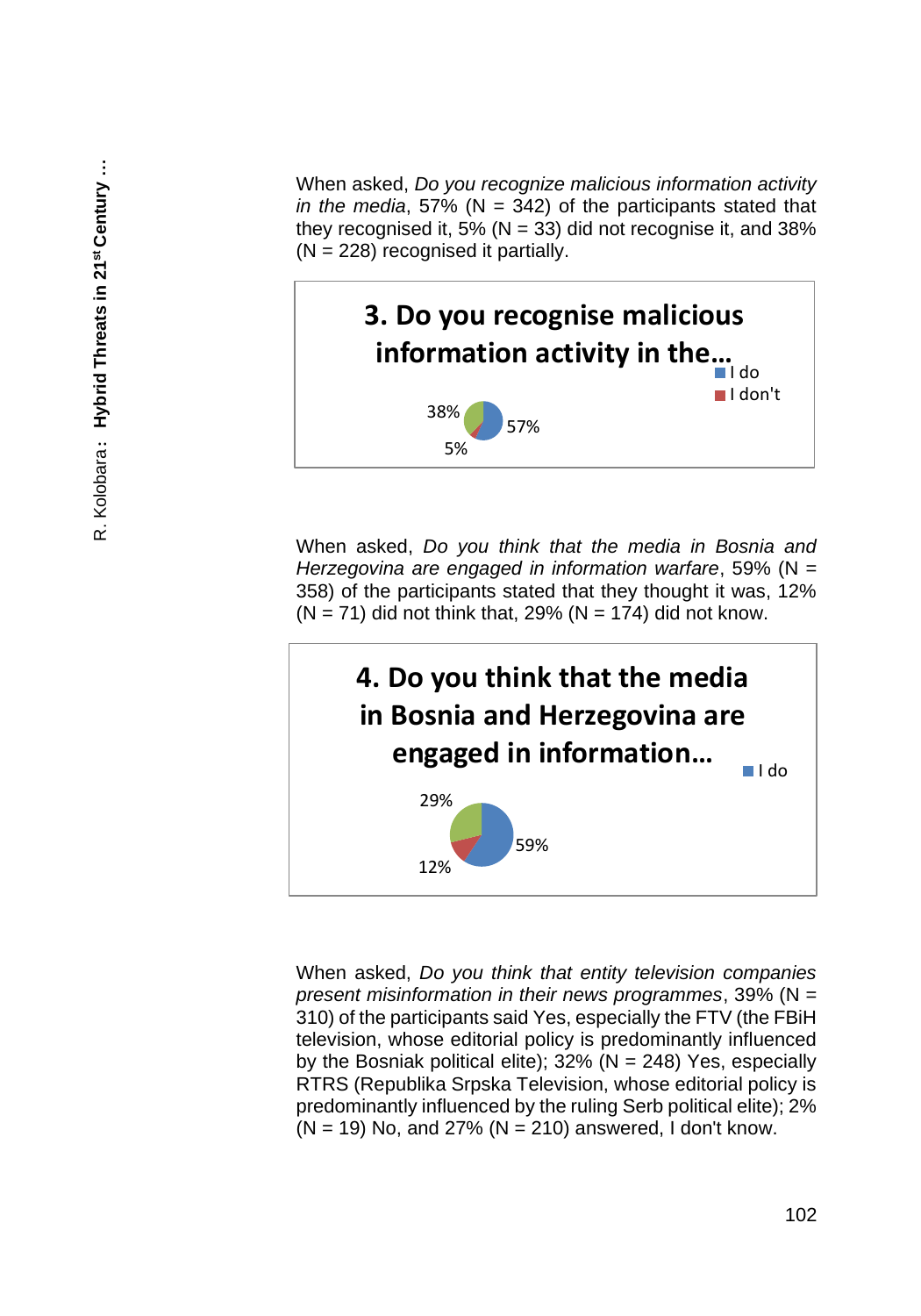

When asked, *Do you think that foreign power centres are conducting hybrid warfare in BiH*, 44% (N = 267) of the participants said they thought they were,  $14\%$  (N = 84) did not think that, while  $42\%$  (N = 252) did not know.

■ Yes, especially the

Yes, especially the

**FTV** 

RTRS

39%



When asked, *What are the biggest security threats in 21st century on the European continent*, 8% (N = 55) said hybrid threats,  $44\%$  (N = 318) answered terrorism and migration, 48% (N = 346) said political extremism.

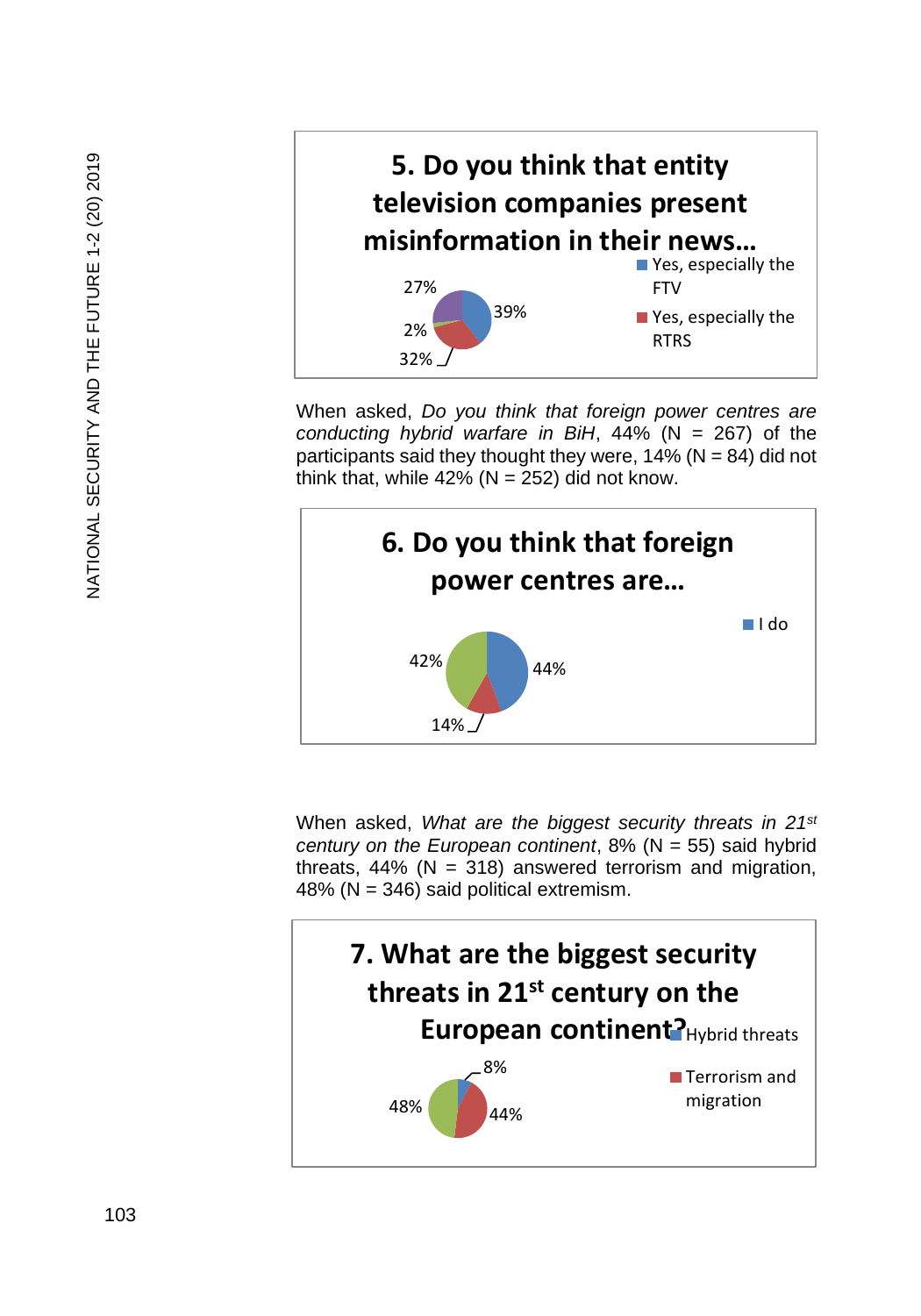When asked, *Through which media do you receive most of your information*, 29% (N = 210) said via television, 64% (N = 474) via the world wide web and social networks, and 7% (N = 50) said via radio and newspaper.



# *Testing the relevance of difference in answers to the questions in view of gender*

Statistically relevant difference were established in view of gender in the responses to the question *Do you recognise malicious information activity in the media* ( $\gamma$ 2 =4,23; df=1, p<0.05). More men, compared to women, said they recognised it, 63% of men to 51% of women; and in the responses to the question *Do you think that foreign power centres are conducting hybrid warfare in BiH?* ( $\chi$ 2 = 2,18; df=1, p<0.05). More men, compared to women, said they did, 50% of men to 39% of women.

Statistically relevant difference were established in view of gender in the responses to the question *Through which media do you receive most of your information*  $(y2 = 3.85$ ; df=1, p<0.05). More men in comparison to women said they received information via television, while more women received information via world wide web and social networks.

*1. Through which media do you receive most of your information?*

| Gender    | Men  | Women |
|-----------|------|-------|
| Responses | N(%) | N(%)  |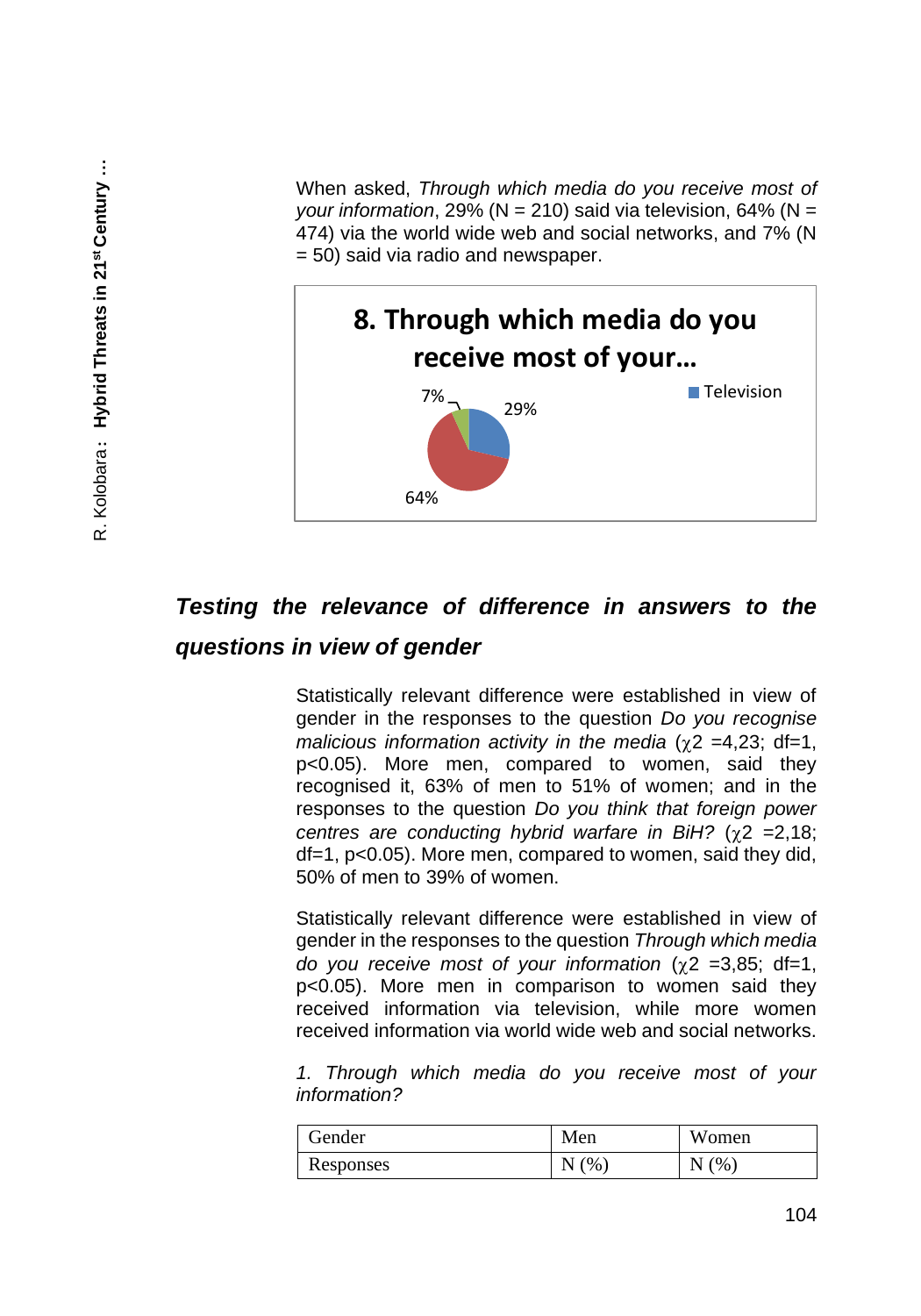| Television                | 138 (48) | 72 (22.78) |
|---------------------------|----------|------------|
| World wide web and social | 143 (50) | 242 (77)   |
| networks                  |          |            |
| Radio and newspaper       |          |            |

In case of other questions, no statistically relevant differences were found in the responses in view of gender.

## *Testing the relevance of difference in answers to the*

#### *questions in view of age*

Statistically relevant difference were established in view of age in the responses to the question *Do you know what hybrid threats are*  $(\gamma 2=3,46; df=2, p<0.05)$ *. More older respondents* (35-24 and 55-70) said they knew, when compared to the younger respondents (18-34).

| Age                                                         | 18-34    | $35 - 24$ | 55-70   |
|-------------------------------------------------------------|----------|-----------|---------|
| Responses                                                   | N(% )    | $N(\%)$   | $N(\%)$ |
| I do                                                        | 14(5)    | 46(21)    | 24(23)  |
| I don't                                                     | 192 (69) | 101(45)   | 60(58)  |
| I've heard about it, but<br>I don't know enough<br>about it | 71 (26)  | 75 (34)   | 18 (19) |

*2. Do you know what hybrid threats are?*

Also, in responses to the question *Do you know what hybrid warfare is* ( $\gamma$ 2 = 2,86; df = 2, p < 0.05), more older respondents (55-70 and 35-24) said they knew, when compared to the younger respondents (18-34) 20% and 28% to 7%.

| Age                                                         | 18-34    | $35 - 24$ | $55 - 70$ |
|-------------------------------------------------------------|----------|-----------|-----------|
| Responses                                                   | $N(\%)$  | $N(\%)$   | $N(\%)$   |
| I do                                                        | 19(7)    | 44 (20)   | 29(28)    |
| I don't                                                     | 182 (66) | 97 (44)   | 55 (54)   |
| I've heard about it, but<br>I don't know enough<br>about it | 75(27)   | 81 (36)   | 18 (18)   |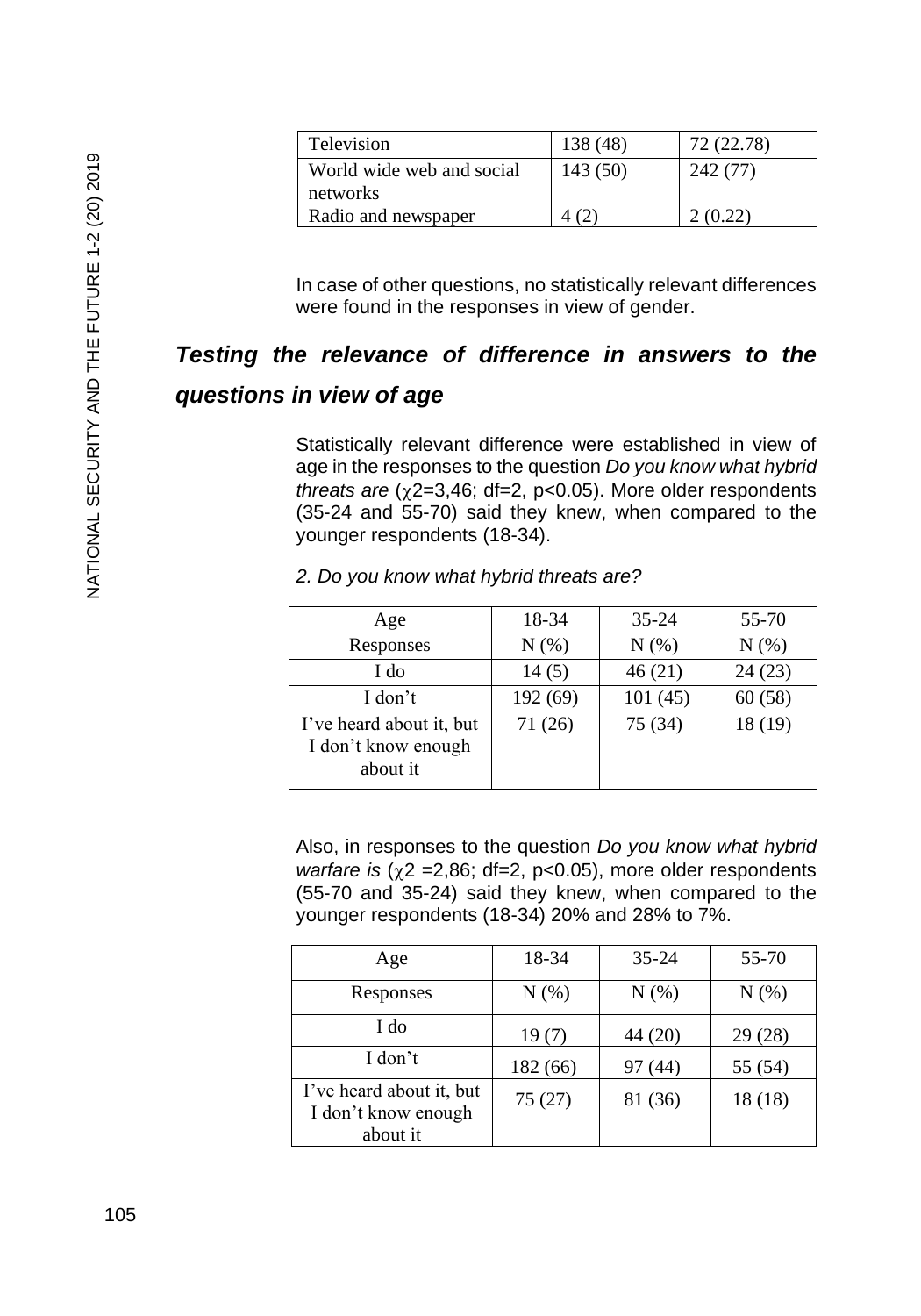Statistically relevant difference were established in view of age in the responses to the question *Do you think that entity television companies present misinformation in their news*   $programmes (y2 = 2.11; df=2, p<0.05)$ . More older respondents (55-70 and 35-24) responded that it was the entity TV station FTV.

When asked *Do you think that foreign power centres are conducting hybrid warfare in BiH* ( $\chi$ 2 =4,72; df=2, p<0.05), more older respondents (55-70 and 35-24) responded yes, 57% and 66% to 28% (18-34).

Statistically relevant difference were established in view of age in the responses to the question *Through which media do you receive most of your information* ( $\chi$ 2 = 7,36; df = 2, p < 0.05). More older respondents said they received information via television, when compared to the younger respondents, while the youngest respondents (aged 18-34) receive most of their information via world wide web and social networks.

*3. Through which media do you receive most of your information?*

| Age                                   | 18-34    | $35 - 24$ | 55-70   |
|---------------------------------------|----------|-----------|---------|
| Responses                             | $N(\%)$  | $N(\%)$   | $N(\%)$ |
| Television                            | 57 (21)  | 94 (42)   | 59 (57) |
| World wide web and<br>social networks | 220 (79) | 124(56)   | 42(41)  |
| Radio and newspaper                   |          | 4 (2      |         |

Note:  $\chi$ 2 – value of hi squared; df- degrees of freedom <0.05 considerably at 5 %

#### *Conclusion*

Information operations always present themselves to be what they are not. Their ideological base, while seemingly incoherent at first, is essentially an imitation of theological concepts of action targeting audience with only short-term activities that can be caused time and again. They are in fact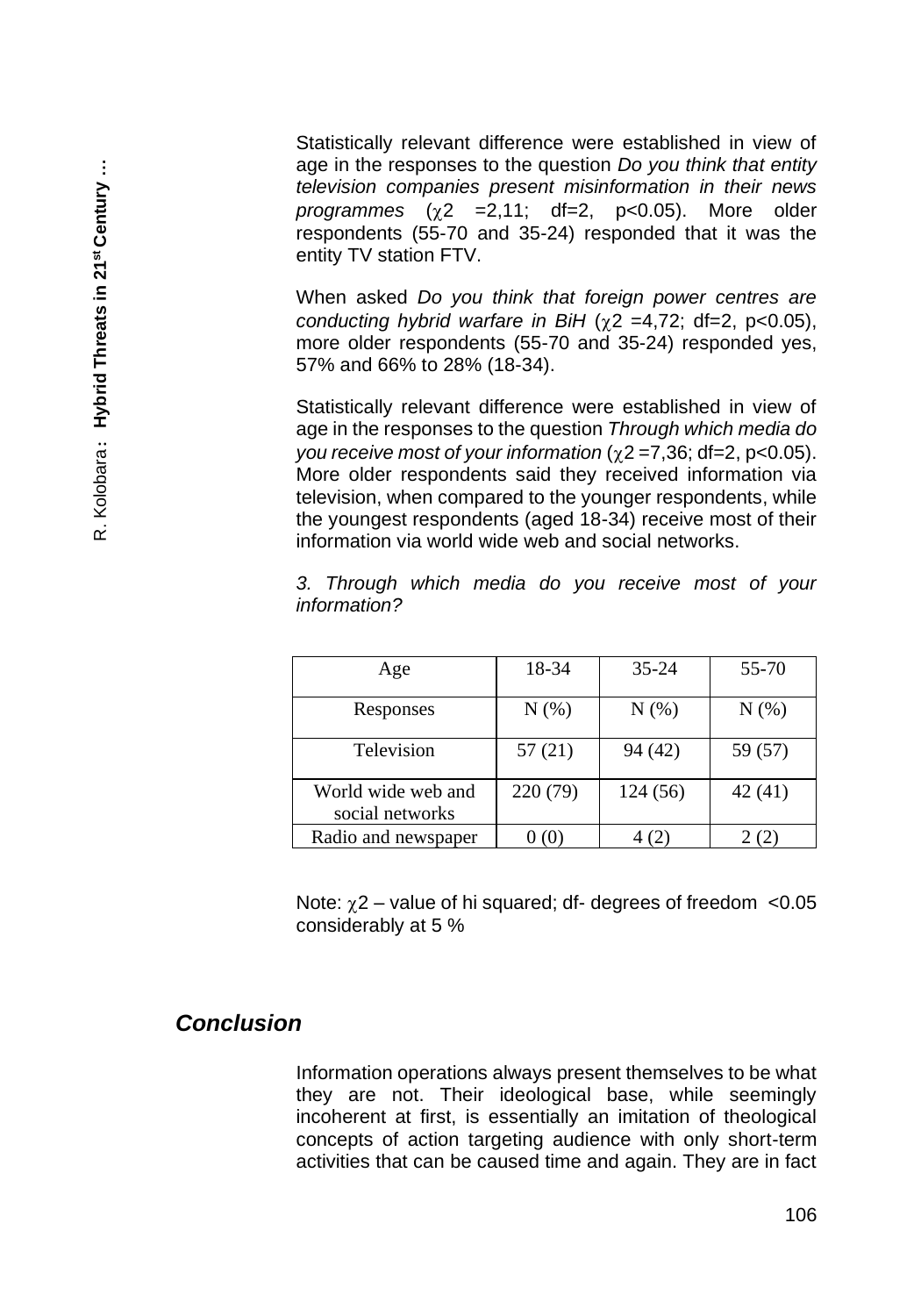NATIONAL SECURITY AND THE FUTURE 1-2 (20) 2019 NATIONAL SECURITY AND THE FUTURE 1-2 (20) 2019

a *laboratory* example of perfect copying, that is, imitation of what was relayed, into another context of action. In a religious context, any questioning of religious authority is considered impermissible, and one who does so is described in the worst terms. The same was manage to be achieved in information operations. The only credible source right now is the position of authority (media, that is, institutions and other positions of the ruling elite) that draws authority over "truth", which must not be doubted, from the very position of authority and need not rationally justify it. It is enough that it is convincingly repeated countless times, that is, presented in different ways in order to create the illusion of intellectual diversity. Media information should only be viewed as an appearance on the surface, as a form filled with content of interest character packed into a seemingly objective phenomenon. Judging the most important things on the basis of the first impression and media rumours is often a bad and incorrect judgment precisely because based on what you saw you can only discern the surface (which is often deceptive), while based on what you hear, you can only discern misinformation that suggests a completely opposite conclusion. The sharpness of judging the effect of an information action is inversely proportional to the immediate proximity of the object in a development. The closer you are, the less reasonably you see, and more act in the heat of the moment, while things get clearer the more you move away and the less emotionally involved you are. The goal of the present -day media information operations is to overthrow reality, i.e. to establish imposed perceptions and understandings that lead to the same way of thinking that will ultimately trigger the desired action. The nature of the targeted information for a particular recipient will always be negative from at least one point of view, because its value determinant is formed depending on the position of interpretation. We primarily need to be interested in the structure of information in the whole context of events, in its awareness and then in its content.

Criticisms of modern security concepts navigates towards attacking the universal supervision introduced by states as a practice. Emphasis is placed on the fact that our constantly monitored behaviour is reduced to slow simmering in the world of convenience, to conformist behaviour, selfcensorship, and mere consumerism presented as freedom of choice. Emphasis is also on the fact that our whole personality is presented to the public, and that all those who think they should not be afraid because they are doing nothing wrong will realise over time that they have been manipulated. In the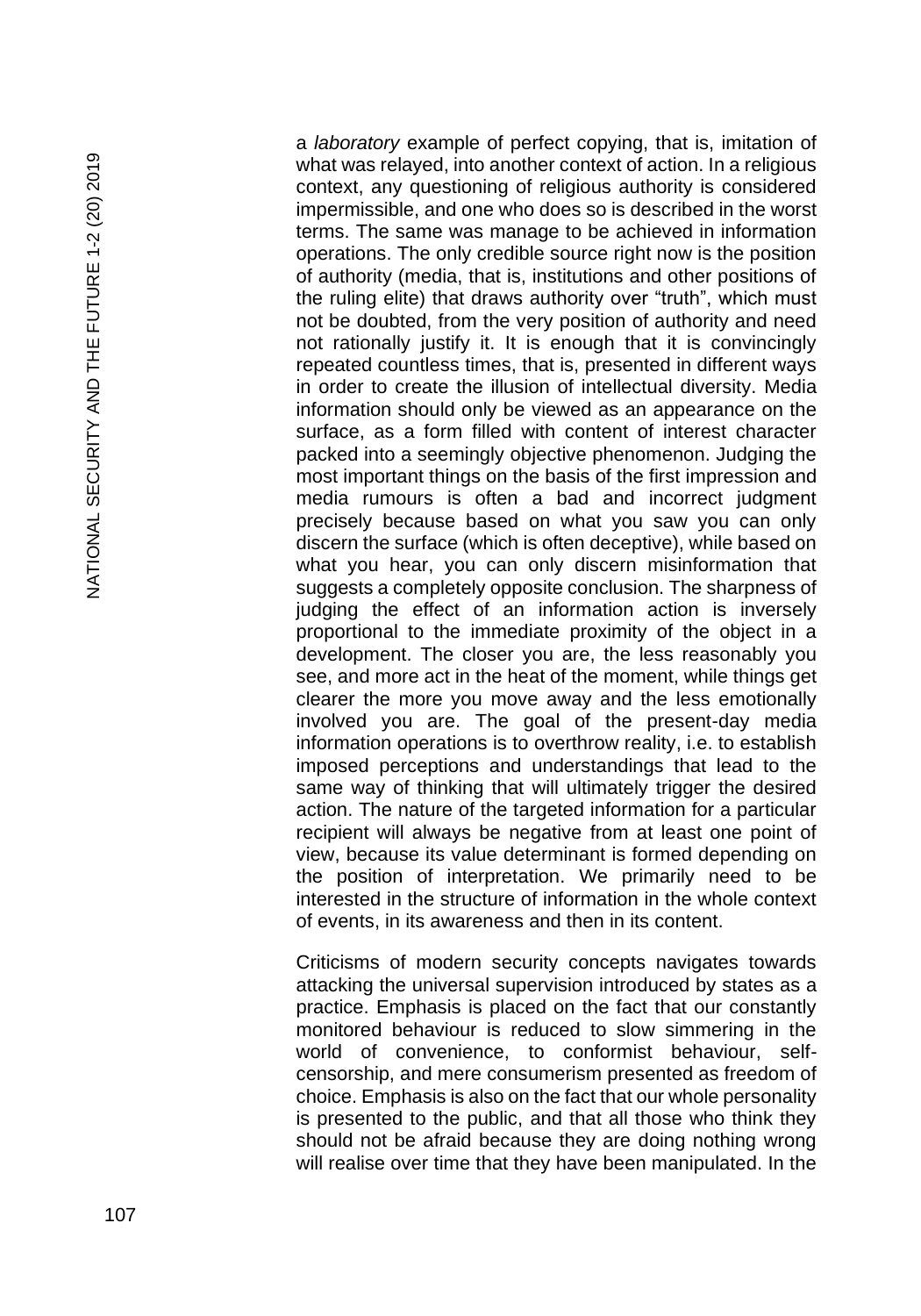end, it all comes down to the individual's autonomy being erased under the guise of the individual as a new reference object of security. The contemporary intelligence apparatus no longer needs (to such an extent) agents who will "hunt" citizens (targets) around the country. Nowadays, this is done by the computers monitoring their activities through smartphones, social networks, CCTV, credit cards, etc. Security thinking and positioning must be updated in line with technological changes. In the past, human political aspirations were aiming for freedom, while "in the political present day" they are permanently imprisoned in the domain of safety and comfort. If the theory that history is the teacher of life is correct, then countries do not have to wonder whether there will be a war, but when it will begin. Therefore, the military category of security for the state (in the broadest sense), in the long run, still remains, or must remain, in the first place.

Hybrid threats and wars are the new security modus operandi of the 21st century and will certainly remain a current topic for several decades to come. They have demonstrated their effectiveness and pervasiveness in numerous international conflicts and operations, irreversibly affecting their final outcome. It is the diversity, the polyvalence of the tools they use, and the totality and the omnipresence of the operational knowledge, skills and reach they produce that make them the scary category of operational threats that represents all the best that military, intelligence, propaganda, and cyber capabilities and experiences can deliver today.

Research conducted in BiH on knowledge of the concept and terms of hybrid threats and warfare and related activities found that the general population is largely unaware of what hybrid threats and hybrid wars are. Thus, many of those who answered affirmatively about their knowledge (mostly the older population) most often confused hybrid threats with agricultural terminology and actions in the comments they made orally after completing the survey. 44% of respondents believe that foreign power centres are conducting hybrid warfare in BiH and express negative opinions and emotions about the interference of the foreign political factor in BiH. Only 8% of respondents identify hybrid threats as the biggest security threat in the 21<sup>st</sup> century on the European continent, while the majority 48% label political extremism as the greatest threat to European security in 21st century. The survey also found that 64% of those surveyed use the world wide web and social networks as their main source of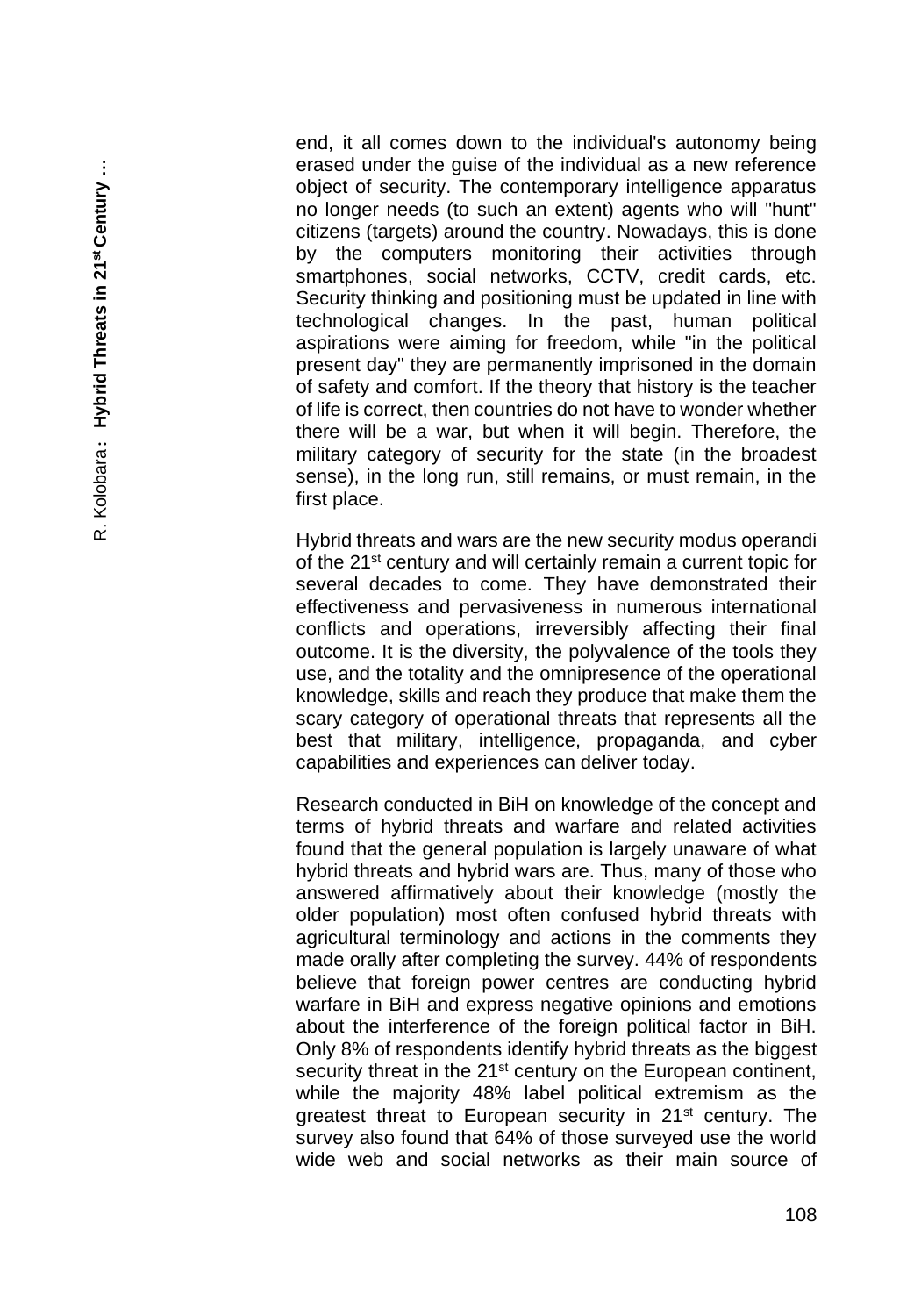information, compared to 29% of those who use television. Majority of respondents rated themselves as recognising malicious information activity in the media, found that the media in BiH (referring to state entity broadcasters) were conducting information warfare and labelled the FBiH Television (39% of respondents) as the one broadcasting misinformation in its news programme. Accordingly, a conclusion can be reached that entity television reporting should be viewed using a holistic approach, that is, one that says that details and particular phenomena must always be viewed in a context. There is no doubt whatsoever that this context is driven by some particular interest(s) and for someone's benefit.

In the end, the human psyche works the same way it did 2 or 3 thousand years ago. People have not changed, only technology has. Today, we need a security-information capability to see, to discern, and consequently, not respond. You cannot change the way foreign security and political media gravity works, but you can adapt and utilise it. If something sounds as a fact it does not necessarily mean it is a fact. After all, facts no longer matter, only narrative does.

#### *Bibliography*

- *Arquilla, John - Borer A. Douglas (2007.) Information Strategy and Warfare - A guide to theory and practice. Routledge, New York and London.*
- *Armistead, Leigh (2007.) INFORMATION WARFARE - Separating Hype from Reality; Potomac Books, Inc. Washington, D.C.*
- *Akrap, Gordan, Specijalni rat - Sve o spregama politike i tajnih službi u 20. stoljeću u cilju oblikovanja javnog mišljenja, Večernji list, Oreškovića 6H/1, Zagreb.*
- *Alexander Naumov, "Soft Power and Color Revolutions", Rossiyskiy zhurnal pravovykh issledovaniy 6, no. 1 (2016): 73-86.*
- *Andre, Beaufre (1965.) An Introduction to Strategy, New York, Praeger.*
- *A. Silke, "Analysis: Ultimate Outrage" The Times (London), May 5, 2003.*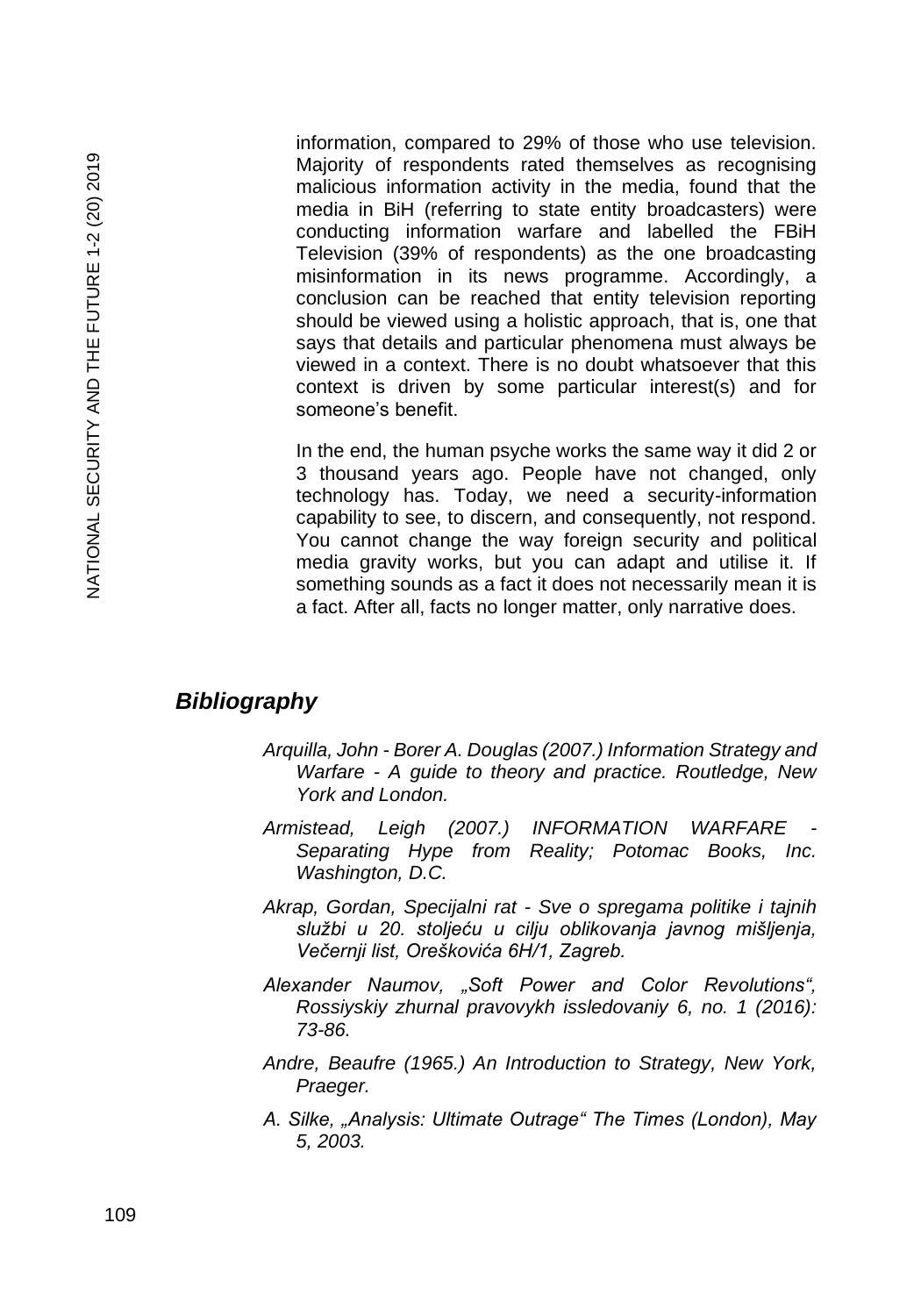- *Briant, Emma Louise (2015.) Propaganda and Counter-Terrorism – Strategies for Global Change. Manchester University Press, Manchester, UK.*
- *Baumeister, R. F. - Boden, J. M. (1998.) "Aggresion and the self: High self-esteem, low selfcontrol, and ego threat", u: R.G. Geen - E. Donnerstein (ur.), Human Aggresion, San Diego, Academic Press, str. 37-111.*
- *Baudrillard, Jean. (2001.) Simulacija i zbilja. Zagreb: Naklada Jesenski i Turk.*
- *Christoper, Paul (2008.) Information operations - Doctrine and Pratice (A Reference Handbook), Contemporary Military, Strategic, and Security Issues; Praeger Security International; Wetport, Connecticut, London.*
- *Charles, Krulak, "The United States Marine Corps in 21 st Century", RUSI Journal 141, no.4 (1996): 25*
- *Collins, Alan (2010.) Suvremene sigurnosne studije. Politička kultura, Zagreb.*
- *Gardner, Daniel (2009.) The SCIENCE of FEAR, Penguin Group, London, England.*
- *"Editor's Introduction: Complex Crises Call for Adaptable and Durable Cababilities", The Military Balance 115, no. 1 (2015): 5.*
- *Evgeny Messner, "Worldwide Subversion-War, (Moscow: Zhukovskoye Pole, 2004), p. 57.*
- *Fridman, Ofer; Kabernik, Vitaly and Pearce, James C. (2019.) Hybrid Conflicts and Information Warfare – New Labels, Old Politics. Lynne Reinner Publishers, Boulder London, UK.*
- *Freedman, L. 'Conclusion: The Future of Strategic Studies', in J. Baylis J. Wirtz E. Cohen C. Gray (eds), Strategy in the Contemporary World: An Introduction to Strategic Studies, Oxford: Oxford University Press, 2002, 328– 342.*
- *Gardner, Daniel (2009.) The SCIENCE of FEAR, Penguin Group, London, England.*
- *Hoffer, Eric (1989.) The True Beliver: Thoughts on the Nature of Mass Movements, New York: Harper Perennial.*
- *Hough Peter, Shahin Malik, Andrew Morgan and Bruce Pilbeam (2015.) International Security Studies – Theory and Practice. Routledge, New York.*
- *Hafez, Kai (2007.) The Myth of Media Globalization. Cambridge: Polity.*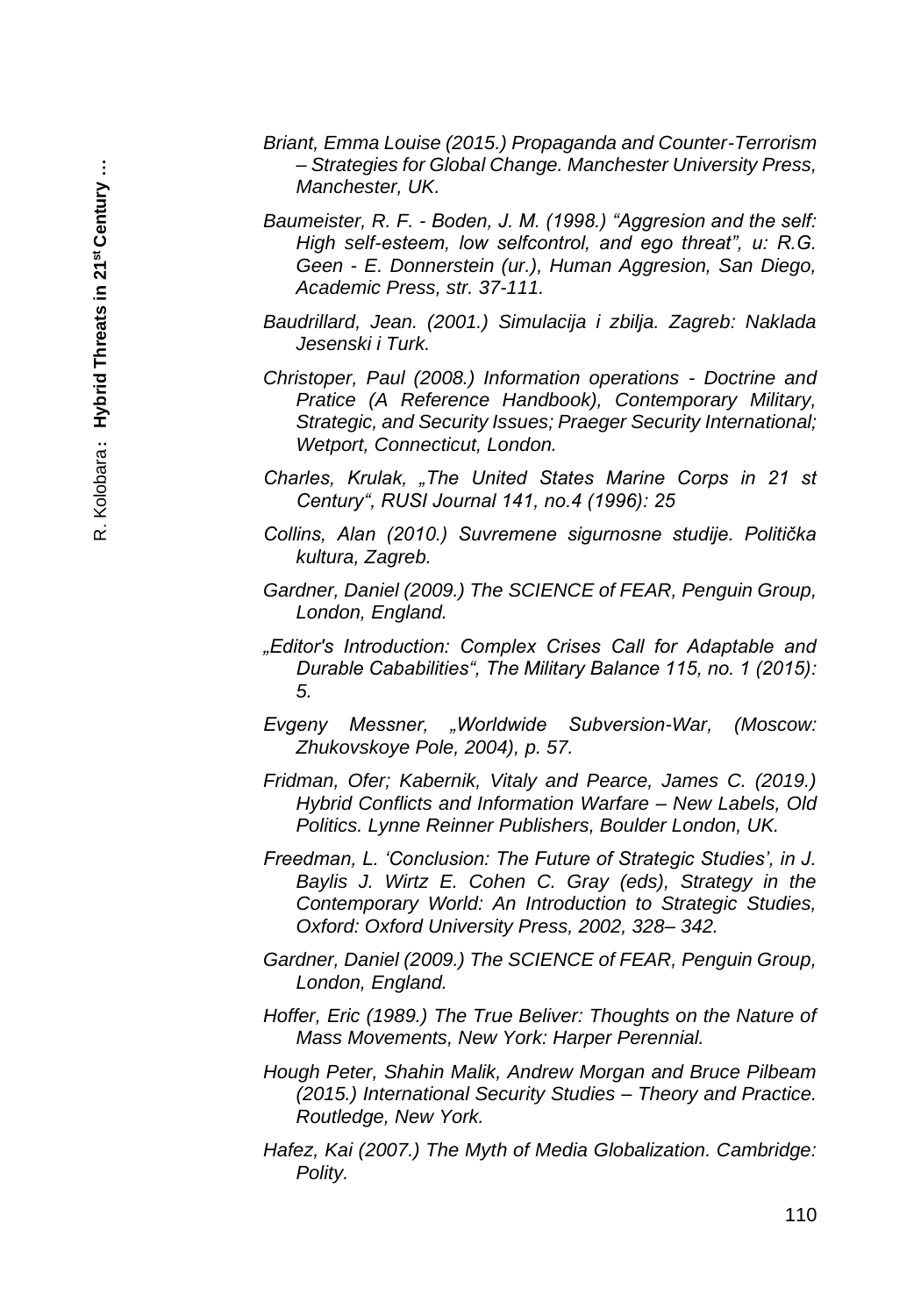- *Hoffman, Frank, "Hybrid Threats: Neither Omnipotent nor Unbeatable", Orbis 54, no. 3 (2010): p. 443*
- *Hoffman, Frank (2007.) Conflict in the Twenty-First Century: Rise of Hybrid Warfare (Arlington, VA: Potomac Institute for Policy Studies).*
- *Igor Nikolaychuk, Tamara Yakova and Marina Yanglyaeva, "Media as a System-Trend: New Approaches im Medialogy", Mediaal 'manakh, no. 1 (2016): 12-24.*
- *Igor Panarin, Hybrid War Against Russia, 1816-2016, Moscow: Goryachaya Liniya-Telekom, 2016).*
- *"Iraq on the Record: The Bush Administration's Public Statements on Iraq", prepared by the House of Representatives Committee on Goverment Reform – Minority Staff's Special Investigations Division, March 16, 2004, available at [www.reform.house.gov/min/](http://www.reform.house.gov/min/)*
- *Joint Chiefs of Staff, Joint Doctrine for Information Operations, Joint Publication 3-13 (Washington, DC, February 13, 2006), I-1.*
- *Jon B. Alterman, "The Information Revolution and the Middle East" in The Future Security Enviroment int he Middle East: Conflict, Stability, and Political Change, eds. Nora Bensahel and Daniel L. Byman (Santa Monica, CA: RAND, 2003).*
- *Kolobara, Robert (2017.) IDEOLOGIJA MOĆI – informacija kao sredstvo, Udruženje za društveni razvoj i prevenciju kriminaliteta - UDRPK, Mostar.*
- *Kaldor, M. 'In Defence of New Wars', Stability: International Journal of Security and Development, vol. 2, no. 4, 2013, 1– 16.*
- *Lerner, M.J. (1981.) "The justice motive in human relations: Some thoughts on what we know and need to know about justice", u: M.J. Lerner – S.C. Lerner (eds), The Justice Motive in Social Behavior (pp. 11-35), New York, Plenum.*
- *Nye, J.S., and W.A. Owens. "America's Information Edge." Foreign Affairs 75 (March/April 1996): 20-36.*
- *Pingeot, L. Dangerous Partnership: Private Military and Security Companies and the UN, Global Policy Forum, www.globalpolicy.org/ images/ pdfs/ GPF\_Dangerous\_Partnership\_Full\_report.pdf, 2012 (Accessed 28.6.2014).*
- *Panarin, Igor (2012.) Mass Media, Propaganda and Information Warfare, Moscow: Pokolenie.*